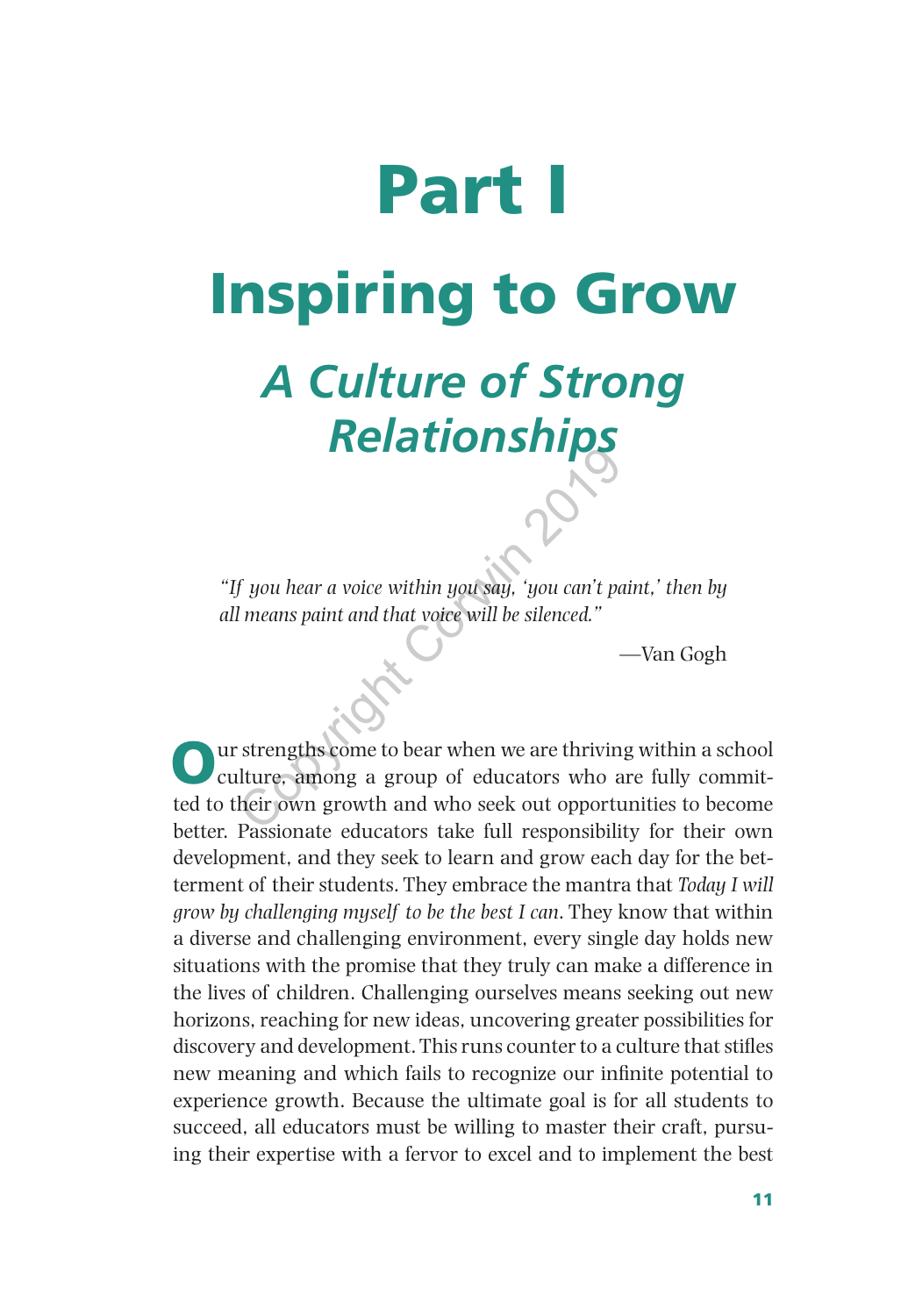#### 12 • Passionate Leadership

teaching practices in a supportive, growth-oriented culture. It's the stories we tell, like the one about Principal Cynthia Jewell, that reinforce our work and remind us that change is difficult but achievable. When a passionate group of committed adults rally behind a noble purpose, success is inevitable.

> **Results Through Passionate Leadership Inspiring Change and Reaching Goals Through Data Consciousness and Difficult Conversations**

# Principal Cynthia Jewell, Stockbridge Elementary Stockbridge, Georgia

We live in a society that relies mostly on using assessments and test scores to measure and report how well our schools are doing. Whether we are looking at state, national, or international assessments, they all are commonly used to rate, compare, and assign a grade to our schools. Much of the standardized assessment narrative is that schools aren't doing well, and Stockbridge Elementary found itself in this same boat. Interestingly, at one time, the school was performing very well and receiving tremendous accolades. However, as the state test changed, and rigor increased, scores did not. Stockbridge was left in need of revitalization with the ultimate demand to overhaul their practices. Cynthia Jewell, Stockbridge Elementary<br>ge, Georgia<br>a society that relies mostly on using assessments<br>measure and report how well our schools are<br>we are looking at state, national, or internationa<br>y all are commonly used to

Even though state assessments are only one indicator of performance and aren't always the right reason to react with sweeping changes, they do indicate student performance on the standards and can't be ignored over time. For Stockbridge, the numbers were low and stagnant. As administration changed, the new principal, Cynthia Jewell, came to the school with a fresh outlook. She wanted Stockbridge to excel academically, in all areas, and she was eager to build a community obsessed with student achievement.

Quickly in her tenure, Principal Jewell identified groups of students who were not doing well. She dug into the data and realized that her response to intervention (RTI) Tier 2 and Tier 3 students stood out as not making the necessary gains toward proficiency. Knowing these students were already receiving assistance within the school, she questioned what else they might be able to do to solve the problem. Identifying the students who are in need is actually the easy part; figuring out what to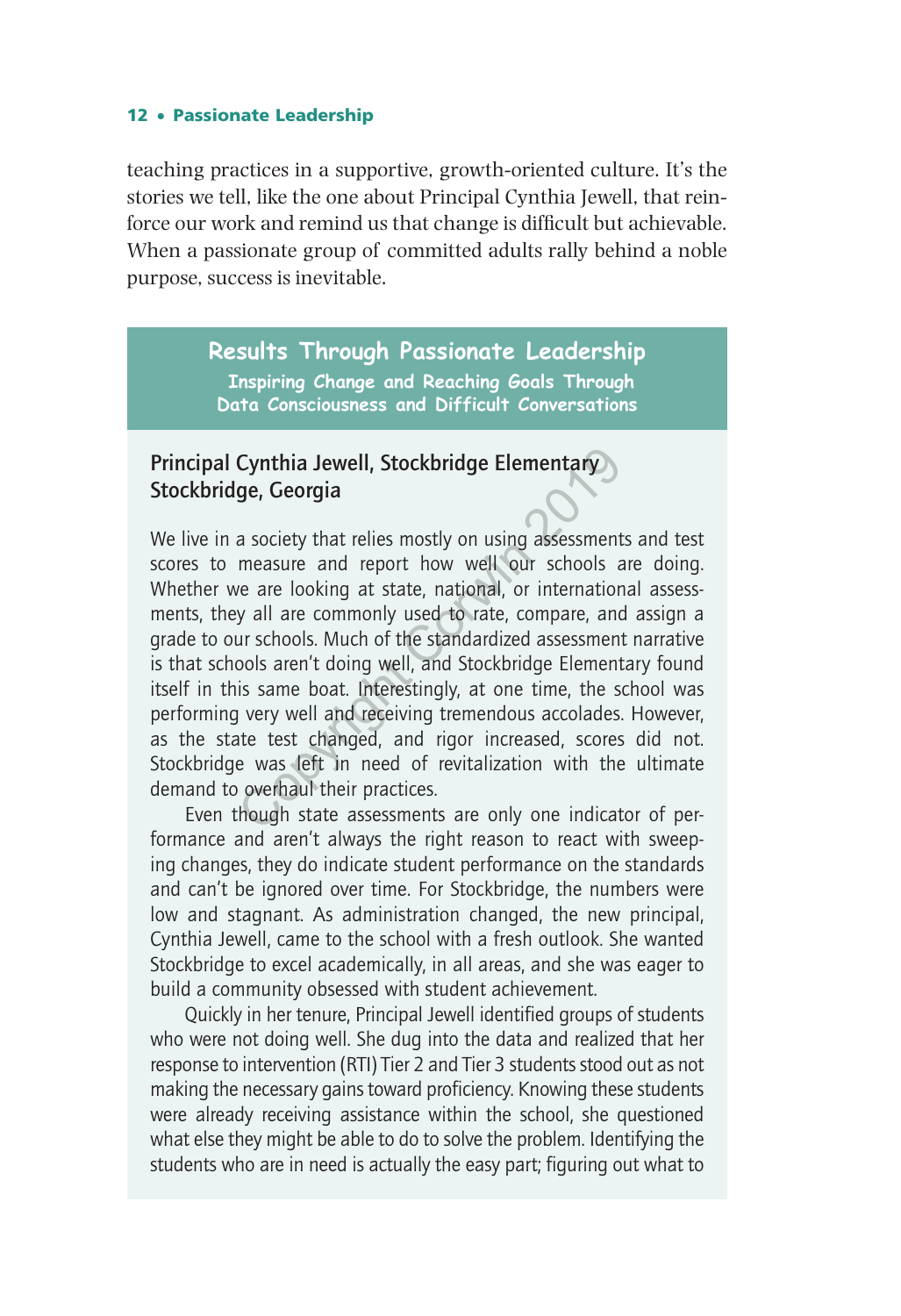do to solve the student achievement puzzle is the true challenge. As a result, she realized that to make a difference, the faculty had to accept that the scores weren't necessarily a student issue, but rather one that everyone needed to own. The staff had to take full responsibility for student learning. She asked the question, "Are we satisfied with our current practices and how poorly our students are doing?" One major conclusion they made was about lesson planning. Although efficient, the grade-level teams used group-made lesson plans that divided up the subjects by content area and then shared them prior to teaching the particular lesson. The lessons were aligned to the standards, but this divide-and-conquer approach left teachers without clarity on what they were teaching and the lessons were not instructionally responsive to all students' needs. The plans were too generic and lacked input.

As a result, Stockbridge embarked on a new journey to improve how teachers collaborated, to institute formalized professional learning communities (PLCs), and to implement an aggressive reading initiative. Principal Jewell emphasized to everyone, "If the students cannot read, they simply cannot learn." They underwent intensive professional development, which was then reinforced in PLCs and during walkthroughs. Frequent visits to classrooms were conducted by the administration and the instructional coach, specifically designed to see the initiative in action and how well the teachers were doing. The first year had its challenges, but they knew going in that change always takes place after conflict. e-and-conquer approach left teachers without clant<br>teaching and the lessons were not instructionally re-<br>teaching and the lessons were not instructionally re-<br>hts' needs. The plans were too generic and lacked<br>is a result,

During the second year, the initiative started to take hold, and teacher buy-in spiked. They began to take real ownership of the new student learning targets. They reimagined the importance of their instruction, their ability to connect with kids, and their enthusiasm for the work. Of course, as with all change initiatives, it wasn't easy, but the only alternative was accepting failure. Instead, they pushed forward; formative assessments were used throughout lessons and within units, aligned to benchmarks to determine ongoing progress. They saw results. Students who were once unsuccessful were growing and, and in some cases, exceeding their goals.

Unfortunately, new endeavors are often riddled with challenges and resistance. For many, change is difficult and creates discomfort, which in Stockbridge's case, led to a 40 percent teacher turnover by the end of Cynthia's second year with the program. This exodus could easily be misconstrued by placing blame on Cynthia for

(Continued)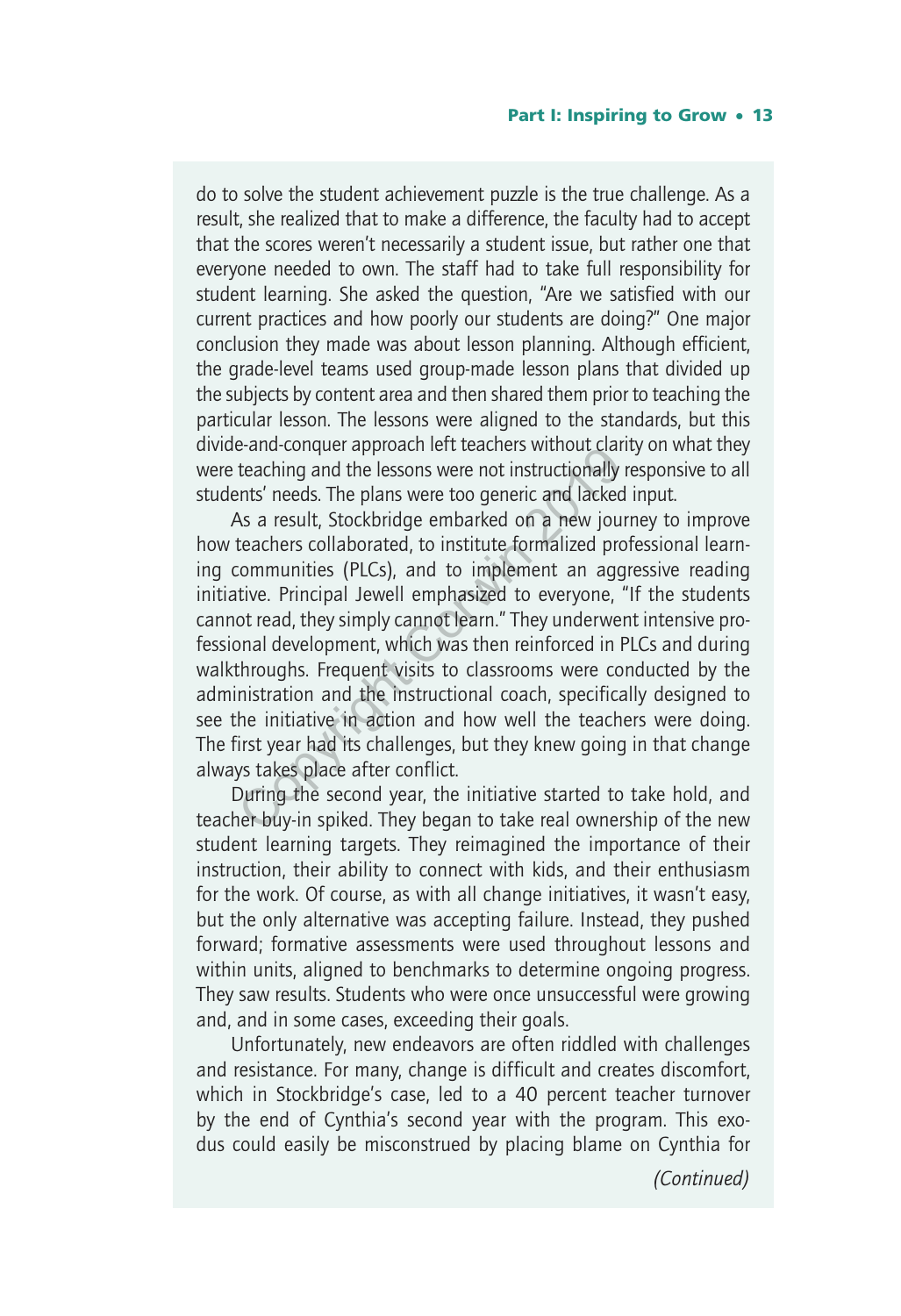#### 14 • Passionate Leadership

#### (Continued)

alienating her staff, ignoring the need for strong relationships, and demonstrating poor leadership. Cynthia herself could have doubted her decisions, questioning her actions. However, the reality was that the changes were making a difference, and some of the turnover was a good thing. PLCs were starting to function well, and teacher leaders were stepping forward to make contributions to the changes with a revived sense of purpose and passion. Those who weren't willing to change felt the pressure of what it means to hold onto the past when everything around you is transforming. Fortunately, the turnover was an opportunity for new people to shine, and it gave liberty to Cynthia to hire teachers, fully committed to student success, with the mindset that as professionals they too will learn and grow every day.

Teachers who know that their impact is making a difference coupled with improved student outcomes creates a culture where everyone is learning together. With energy, passion, and excitement, the teachers were now willing to be coached, visited by other teachers, and engaged in a cycle of growth. The school continues to experience gains, and the teachers are now leading the way. Cynthia's new goals take into consideration even higher levels of student performance, and she knows that it means doing even more than they have so far, in new and different ways, with growth opportunities for everyone. Inity for new people to shine, and it gave liberty to<br>thers, fully committed to student success, with the<br>fessionals they too will learn and grow every day.<br>Firs who know that their impact is making a differe<br>mproved stude

Cynthia is intent that Stockbridge will continue to succeed, and as the community continues to change, they will be ready to meet the needs of everyone who walks through their doors. She is creating a culture that champions the students and their success, regardless of their background or economic status. She ended the interview with resolve. She said that despite the school being high poverty, "how a child eats [free-and-reduced lunch] will not determine how well they learn." What we love about this story is Cynthia's commitment to building a learning culture for both students and staff. It's clear that under Cynthia's leadership everyone came to accept the importance of their own growth. A committed staff who takes ownership of student success through unique contributions and a strong commitment to learn and grow is the essence of passionate leadership.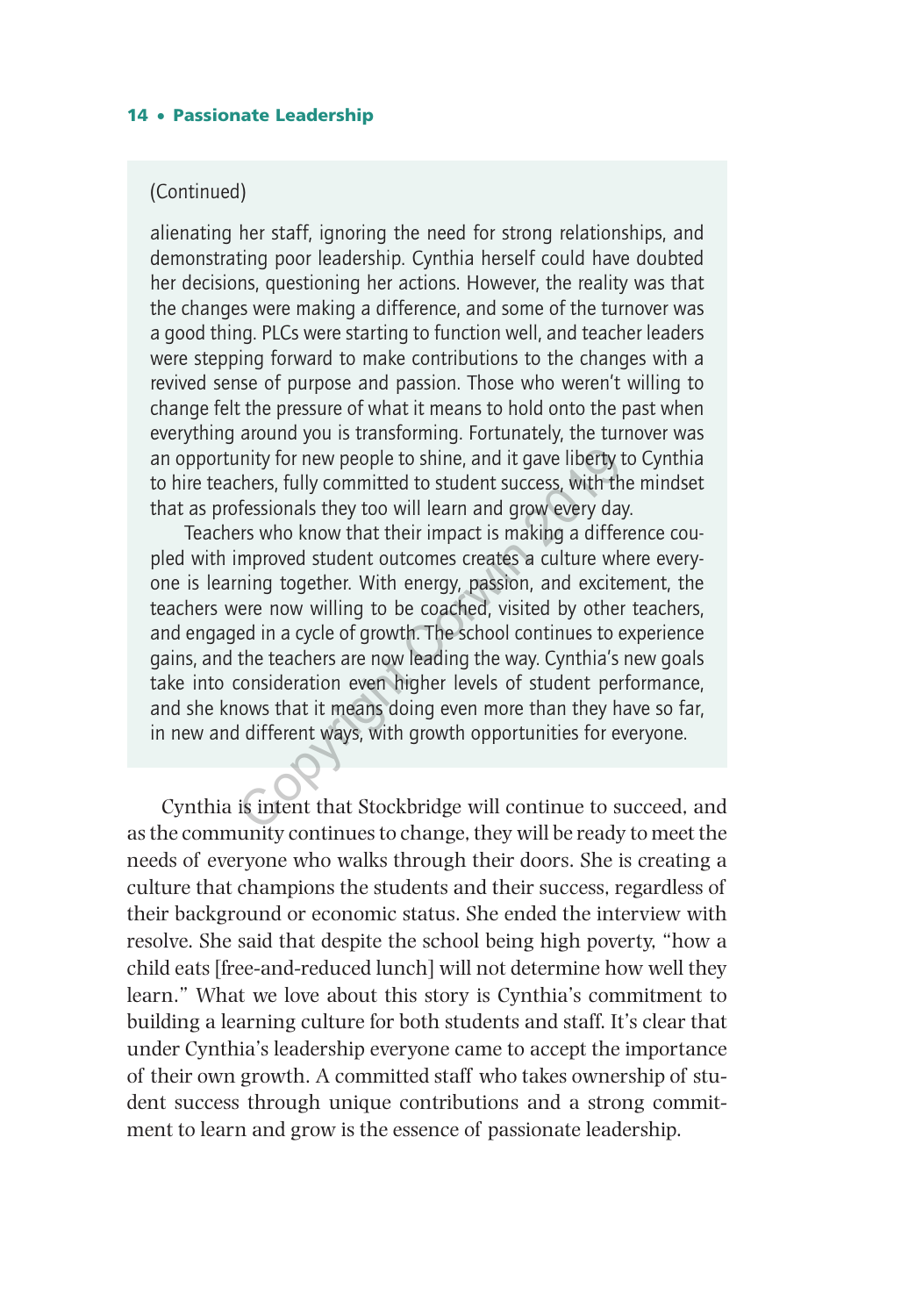# **101 degrad**<br>
111 degrad<br>
1111 degrad<br>
1111 degrad<br>
112 degrad<br>
112 degrad<br>
112 degrad<br>
112 degrad<br>
112 degrad<br>
112 degrad<br>
112 degrad<br>
112 degrad<br>
112 degrad<br>
112 degrad<br>
112 degrad<br>
112 degrad<br>
112 degrad<br>
112 degrad<br>
11 A Learning Culture, Not a Teaching Culture

*"The culture of a workplace—an organization's values, norms, and practices—has a huge impact on our happiness and success."* The culture of a workplace—an organization's value of a vorkplace—an organization's value of a vorkplace —an organization's value of  $\frac{1}{2}$  —Adam Grant, Original and Corpus — Adam Grant, Original and Corpus — Adam Grant

—Adam Grant, *Originals*, 2016

## EVERYONE WORKS TO LEARN

A model learning environment is a space of contentment, comfort, and value with an extreme focus on learning. It's vibrant and radiates positive activity grounded in an emotional connection between the students and teachers. When students are actively engaged with the content, one another, and the teacher, it's literally palpable. A model learning environment is one where the students direct their own learning within the context that the teacher created, and the teacher facilitates as a guide and a coach. In classrooms where learning is taking place at the highest level, teachers move around purposefully, offering feedback to students, clarifying misconceptions, checking for understanding, and asking students to think deeply. Perhaps a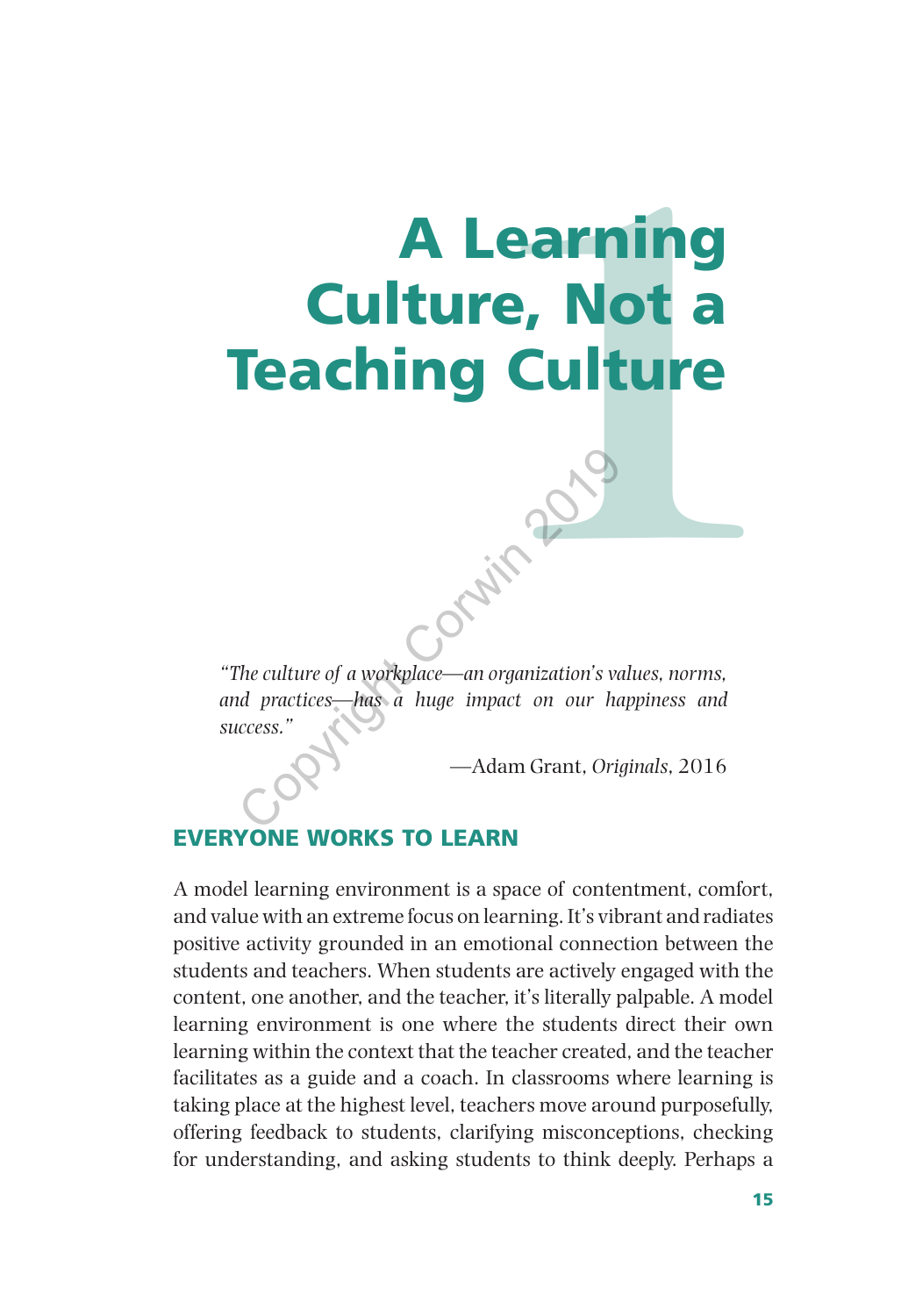supervisor is even in the room, observing the nuances of the class, identifying high-leverage strategies that should be praised and reinforced, uncovering opportunities for tweaks and adjustments to the lesson with specific feedback to improve performance. Everyone is working to support the learning that is clearly taking place.

The classroom described above is a model to support a culture of learning. It is alive and filled with passion that can be felt by everyone in the room, and it distinguishes the various roles that each person plays, whether they are a student, teacher, or supervisor. Although the roles among those in the classroom may differ—students learning, teachers teaching, and supervisors observing—each individual contributes to the overall achievement taking place. The student, teacher, and supervisor each focus on learning, growing, and using best practices in various ways to support one another. It means that students are taking responsibility for their own learning and growth, teachers are working toward student mastery, and supervisors are supporting the learning process for everyone. This is how great classrooms function and it's what the larger school community recognizes as excellence from their schools. We all want classrooms where student learning is recognizable, where risk-taking among students and teachers is encouraged and rewarded, and where expectations are rooted in accountability and support. Just like the classroom we describe, schools and school systems need to operate in this type of ongoing support and collaboration among all involved to develop the "collective capacity" for improved student achievement and increased levels of learning (Fullan, 2011b). It has to be true for the students, true for the teachers, and true for the leaders. The subset of the overall achievement taking place. The supervisor each focus on learning, growing, s in various ways to support one another. It relaking responsibility for their own learning an working toward student mast

The reality, though, is that it takes many different people and organizations within the broader context of education to work to achieve our desired results in schools. The first question, then, becomes whether or not we know and understand the "best practices" necessary for success and even whether or not we fundamentally agree on them as practitioners. And, when we're not reaching our desired outcomes for students, the second question simply becomes: why aren't these agreed upon best practices a more common occurrence? To understand the reasons why these questions arise, we need to explore how education gets muddy and how many viable practices are slowed down and rendered ineffective. One reason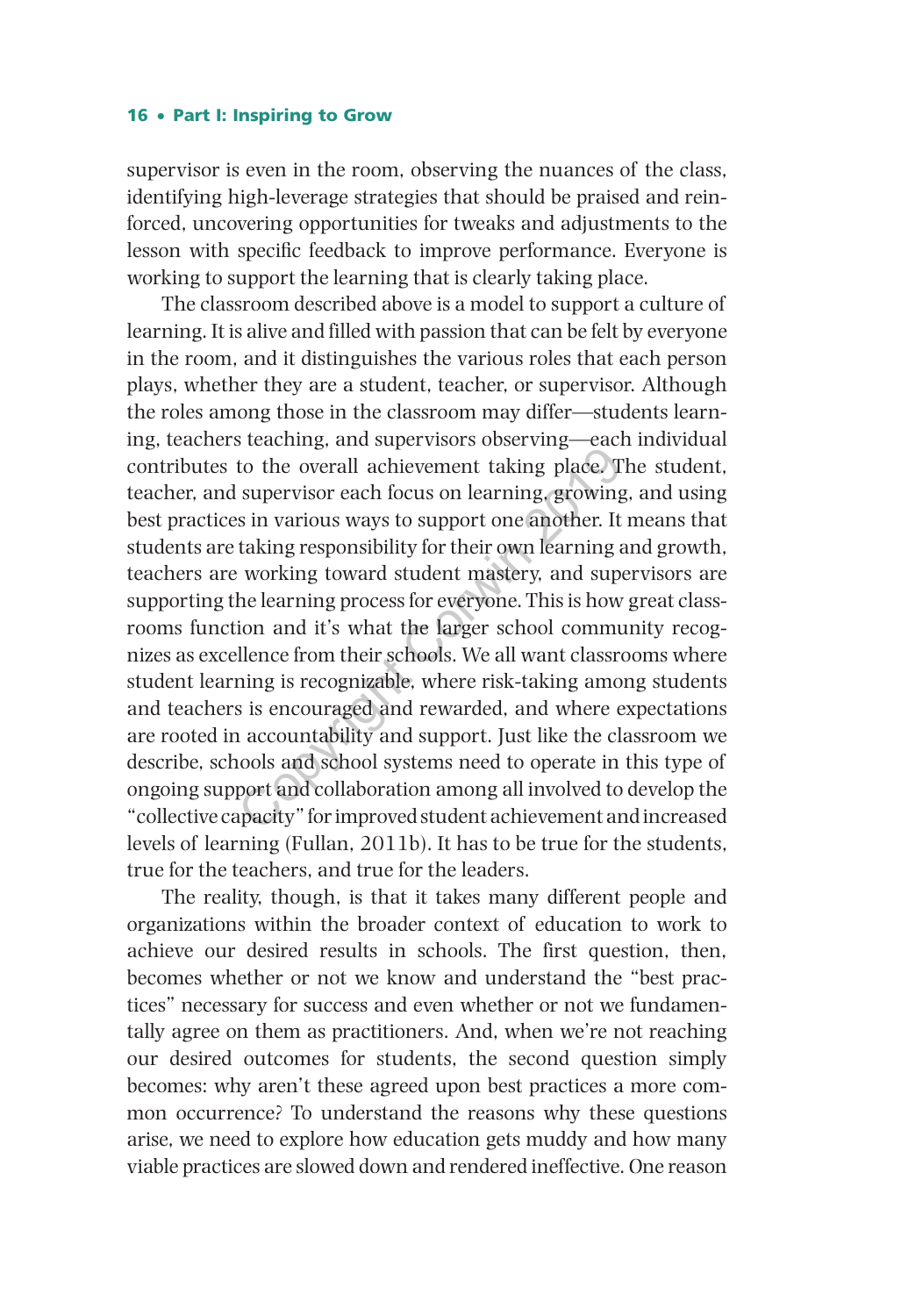is that education gets messy when we become entangled in what we call the instructional-*ations*—stipulations, articulations, regulations, and legislation. On the surface, these teaching and learning efforts are not a bad thing, and many are well meaning, intended to solve real problems, but too often they interfere with our focus.

One of the major challenges that school systems face is in how the typical changes trickle down to the people on the frontlines teachers, specialists, paraprofessionals, and administrators. Too often, by the time the "new ideas" are presented to the staff, even with a solid rationale, it is often perceived as just "one more thing," and it's reduced to a directive from on high. We recognize that change is common and should be positive, with many efforts designed to improve conditions, but that change initiatives in schools are generally negatively received. This perception isn't wrong or even unique to education. The health care industry is a great example of a system that has significant oversight from government regulators, including agencies such as the Department of Justice, the Office of Inspector General, and the U.S. Food and Drug Administration, all of which are in place to "protect the public." As a result, the health care industry, and its various components, are constantly subject to regulations and change initiatives beyond the immediate control of the people doing the work within the industry. Francea to a antective from on inguration is set to the positive, with the positive, with the domprove conditions, but that change initially regatively received. This perception isn' to education. The health care industry

Many of the intended reforms fall into what Fullan (2011b) described as "wrong drivers." These reforms include "punitive accountability versus capacity building . . . or ad hoc versus systemic policies" (Fullan, 2011b). To break this down further, the issue that schools often face is that the "regulatory" changes directly impact the classroom without additional support or resources for implementation. Over time, increased mandates without support, along with a negative narrative that schools are failing, can reduce the excitement and passion among those in the field. To exacerbate the problem, these changes are piled on top of one another so rapidly that the people in the trenches don't have time to fully grasp the true intent of the reform efforts and, therefore, cannot successfully implement the new ideas with fidelity. In an industry where the practitioners rely on passion, combined with expertise, the changes inadvertently restrict and constrain the work. The real detriment when this happens is that the passion and fire within the educator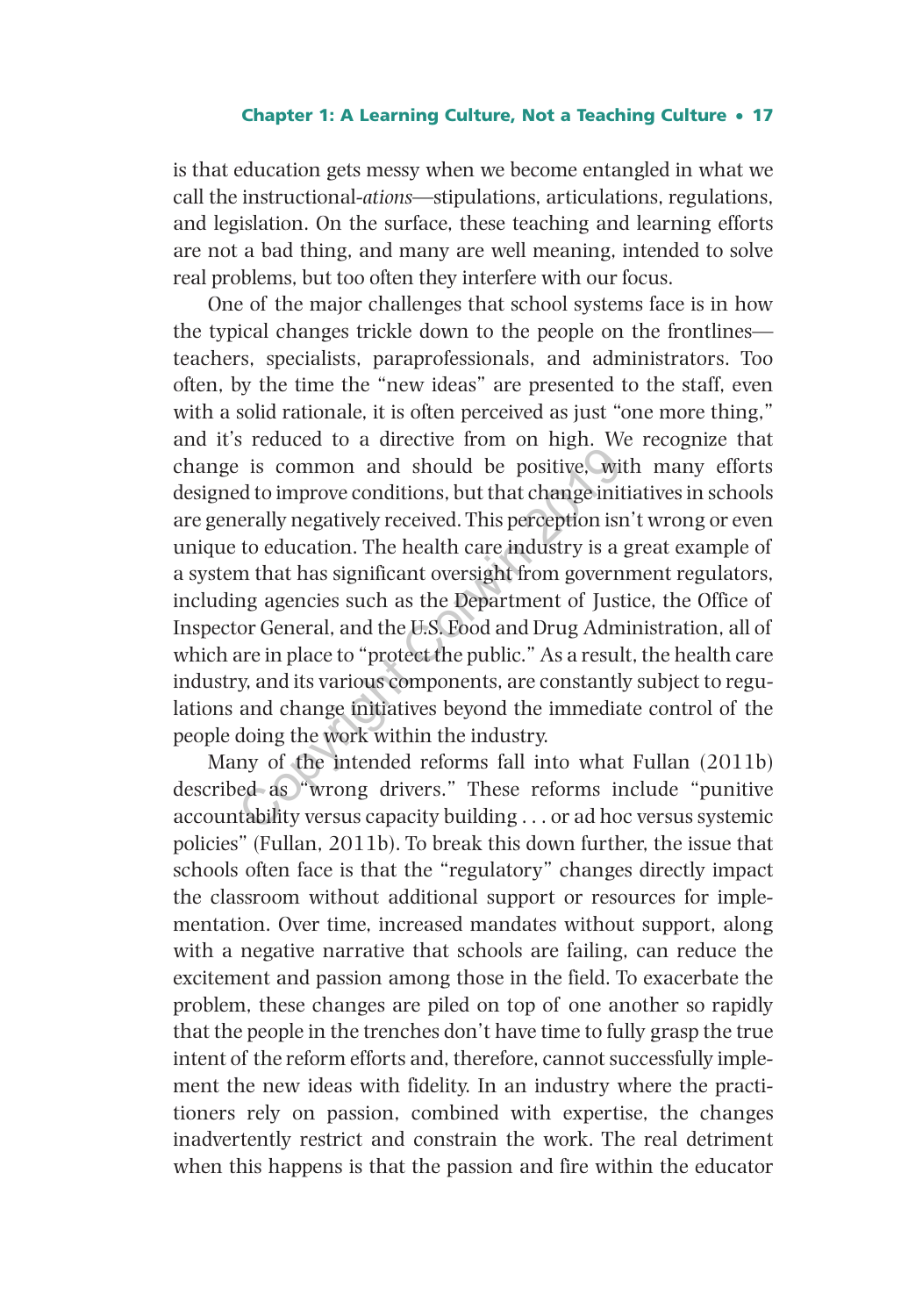can slowly extinguish. The teacher becomes someone who dreads meetings and visits from district office personnel because the information and messaging are essentially the same: "What we're doing is never enough." Whether it's introducing new regulations and mandates, unpacking new or additional state assessments, reworking how the school can improve to meet new targets, or affirming additional responsibilities beyond the classroom, the changes blur together and feed a level of hopelessness that reduces the commitment toward the changes to compliance and an attitude of just "tell me what I need to do." At their worst, the instructional-*ations* erode educators' sense of professionalism to the point that they devolve into automatons, delivering a program while feeling personally devalued. The fact is, the opposite should be true. Educators should be passionate people who are held in high regard because of their unique expertise to teach children and shape the future generations of our workforce. And when we're all not working together to support the learning culture in our schools, students suffer. Example of processes and are point that in the set of the set of the set of the set of the set of the set of the set of the set of the set of the set of the set of the set of the set of the set of the set of the set of the

# UNINTENDED CONSEQUENCES

So much work among well-intended reformers has been done to elevate expectations, increase rigor, and provide guidance throughout all of our schools. These efforts illuminate areas of need and increase the cry for all children to receive the very best education that can be provided. In the wake of these efforts, though, exist people who don't perceive themselves as part of the equation in their creation, the success they boast, or the solutions they propose, but rather a part of the systemic educational problems that they highlight. We don't foresee this style of reform changing—nor will its consequences. Actually, it's better to be accepted as the new normal and for educational influencers and school leaders to do everything in their power to instill passion as the fuel for fervor and commitment to a learning culture so that we can thrive in a system that is constantly changing. When combined with technical expertise, passionate leaders create incredible learning environments for teachers and students to reach new heights. Outside the walls of the school, there are also a number of efforts designed to create a better system, but both internal and external efforts need to be in sync for either to be successful.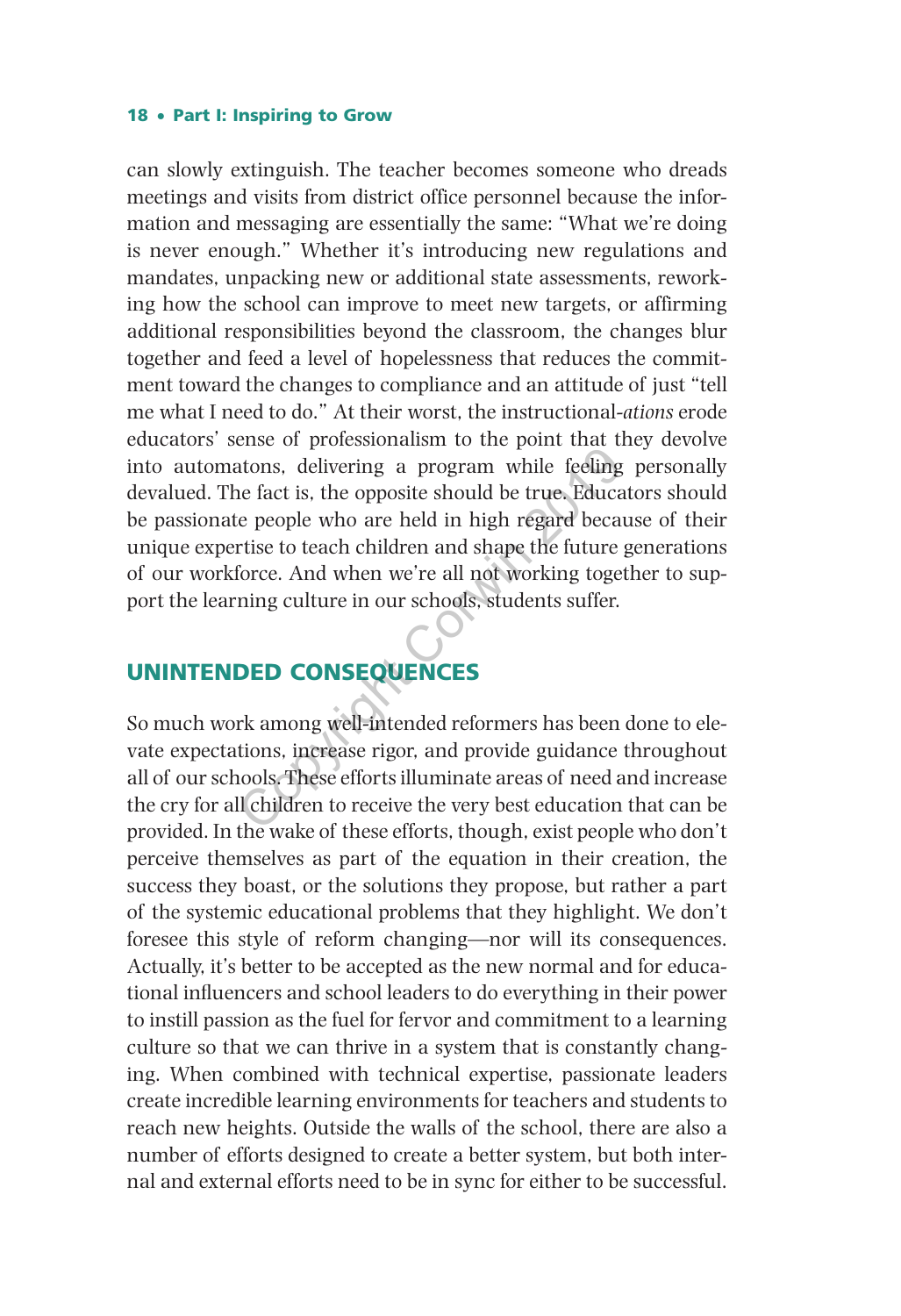Unfortunately, this is too often not the case. However, to realize the desired results, schools must be empowered and given a solid foundation of support through professional learning experiences and quality feedback to improve practice. In a learning culture, growth is the only mechanism to battle constant change, and many school systems are beginning to get it right. The unintended consequences of the outside-in reform efforts can only be mitigated through professional growth and a desire to improve the system from the inside out to meet each and every new demand placed on schools.

Due to competing efforts and initiatives, school leaders must view leading their school system through bifocal lenses. The first, an internal lens, drives progress and change based on key data that the school and district leaders have available and know they must act upon. Especially where equity is questionable, leaders have to confront and alter current scenarios. This information drives professional learning and growth experiences to make the necessary improvements internally. The second, an external lens, anticipates influences from outside the immediate school system that may also drive change. These "outside the school" changes also require extensive professional development and growth opportunities so that our capacity for the work deepens and our ability to manage change increases. Skilled leaders must learn how to manage both types of change to equip their systems by aligning all of the moving internal and external parts. This alignment reframes change as a holistic approach and seeks to reduce burdens through meaningful opportunities for professional learning and growth. Ensuring that every aspect of the organization operates in harmony through the two-lens approach will fight the belief that educators are the casualties of constant change; it will anticipate needs before they arise and it will increase the awareness of the necessity for professional growth. Through systems thinking, the unintended consequences of reform efforts can be alleviated for a unified approach to a learning culture. I lens, drives progress and change based on k<br>I lens, drives progress and change based on k<br>and district leaders have available and know<br>Especially where equity is questionable, leade<br>md alter current scenarios. This infor

# AN ALIGNED SYSTEM OF IMPROVEMENT

Student achievement has become synonymous with reform and standardization. Name the reform, and not too far down the line, you'll find how it is designed to lead to student success through clearer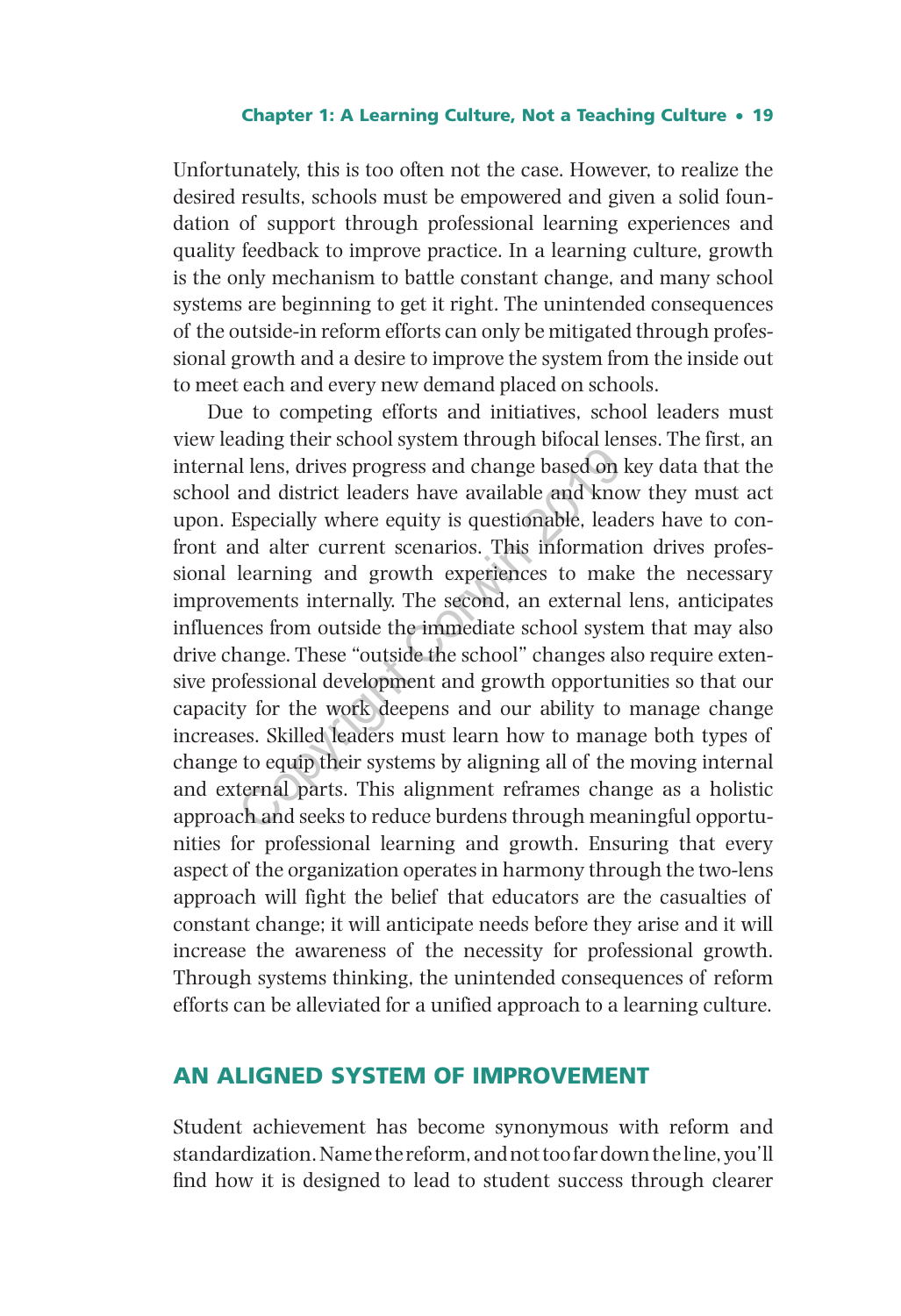standards. The goal of reform is to make improvements; to ensure that these improvements have a chance to stick, it is necessary to align all of the pieces and parts together in harmony. Alignment among interdependent parts is critical for effectiveness and overall success. The term *alignment*, within education, typically focuses on the *Big Four*—standards, curriculum, instruction, and assessments—with standards serving as the primary guiding force. The belief is that the alignment of these components is critical if we desire to make educationally informed decisions, improve the overall system, and educate toward mastery. For the most part, this is accurate and serves as much of the foundational premise behind the standards-based movement. As Resnick, Rothman, Slattery, and Vranick (2002) indicate, "the theory behind standards-based education holds that standards should be rigorous and challenging, and that they should be specific enough to guide both teachers' and students' day-to-day work and the development of tests." Although this movement has evolved over the years, raising questions about depth of knowledge, grade-level placement, and teacher efficacy, the goal remains the same. The core of the work is to identify clear standards and align the key areas of learning within the system to achieve them. In fact, one of the guiding principles for the Common Core State Standards was to establish a baseline of proficiency, clarified for each grade level and within each state (Common Core State Standards, 2018). Example Frame Comma are cannated since since, Rothman, Slattery, and Vranick (2002<br>behind standards-based education holds that<br>gorous and challenging, and that they should<br>uide both teachers' and students' day-to-day<br>nent

Unfortunately, overall alignment within the educational system is complex, and coordinating efforts to maximize effectiveness of any alignment effort is challenging. One reason, as Martone and Sireci (2009) point out, is that alignment refers to different areas within education and "assessment, standards, and instruction are all integral to student achievement, but they have each been enacted at multiple levels of the educational structure." And, at times, their enactment within the system is done with a lack of consideration for one another. These various structures create unique circumstances because the change initiatives, whether through policy, legislative reform, or even district informed decision-making, may not fully calculate the distinct influence they have over the classroom environment or, most importantly, the supports that are needed for actual advancements to take place. Change requires realignment of the processes, but too often the realignment doesn't delve into the human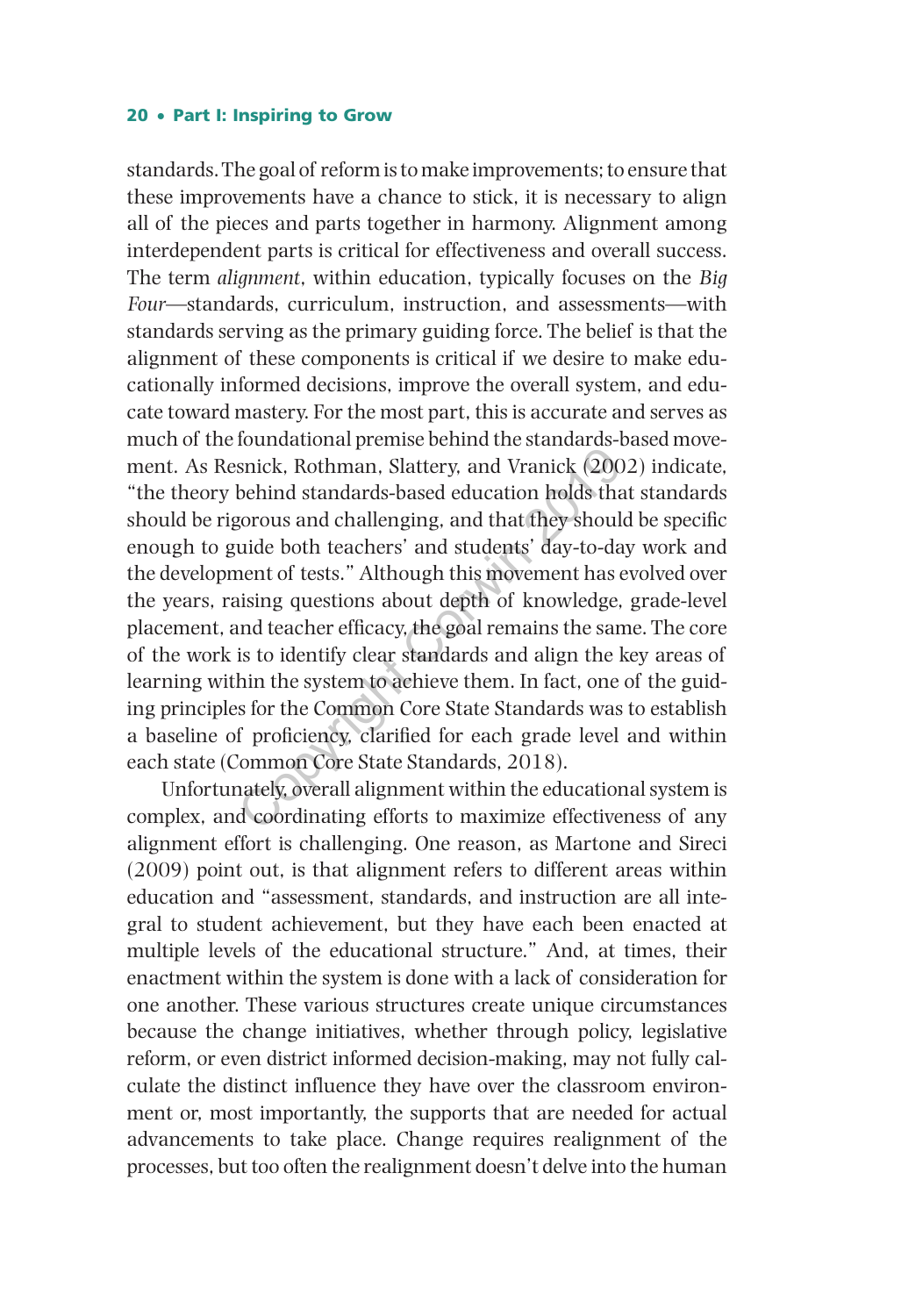side of the equation. It focuses on the processes but not the people. We tend to take for granted the instructor side of the instructional equation, assuming that if standards, curriculum, and assessments are aligned, so too will be the instruction. That's simply not the case unless we professionally develop the people and provide frequent measures of feedback for their growth. It may sound strange but education isn't generally considered to be a "people business" as often as it should. If we want passion, we have to think about the people and how they fit into every change effort within a learning culture. If the system is not aligned, improvements will not stick.

Businesses and schools, or any organization for that matter, are really no different in terms of making changes and supporting the people. Organizations are made up of many moving parts that all serve specific and necessary functions. If one part is misaligned, the entire organization suffers. The alignment among the Big Four is critical, however, so that educators fully understand the changes needed and that they're reflected in practice. That's precisely why the alignment process is crucial to success. Stakeholders don't have a problem identifying the failing parts and then legislating, influencing, or implementing new ideas or policies. The challenge is in seeing to it that true reform takes hold at the classroom level. The alignment has to take hold for the people doing the work, the ones who will actually transfer the change into a deliverable experience for students. This is why professional learning and feedback systems are needed because they are the primary methods we have to bolster understanding and expertise, and they need to be done in new and different ways with greater frequency and a stronger sense of urgency. Change initiatives require extensive follow through with ongoing and sustainable support to fully equip teachers and administrators on the frontlines. no different in terms of making changes and<br>Organizations are made up of many movin<br>pecific and necessary functions. If one part is<br>organization suffers. The alignment among<br>, however, so that educators fully understan<br>and

For alignment to occur, and for it to truly galvanize all of the components of the organization, it cannot stop with just the structures and systems. It must encompass the people, the educators, in a culture of learning and support. To fully implement any change initiative involving the Big Four, we must combine them with what we call the *Powerful Two*—professional development and instructional feedback. The first is about creating powerful learning experiences for educators, and the second is about cranking up the frequency and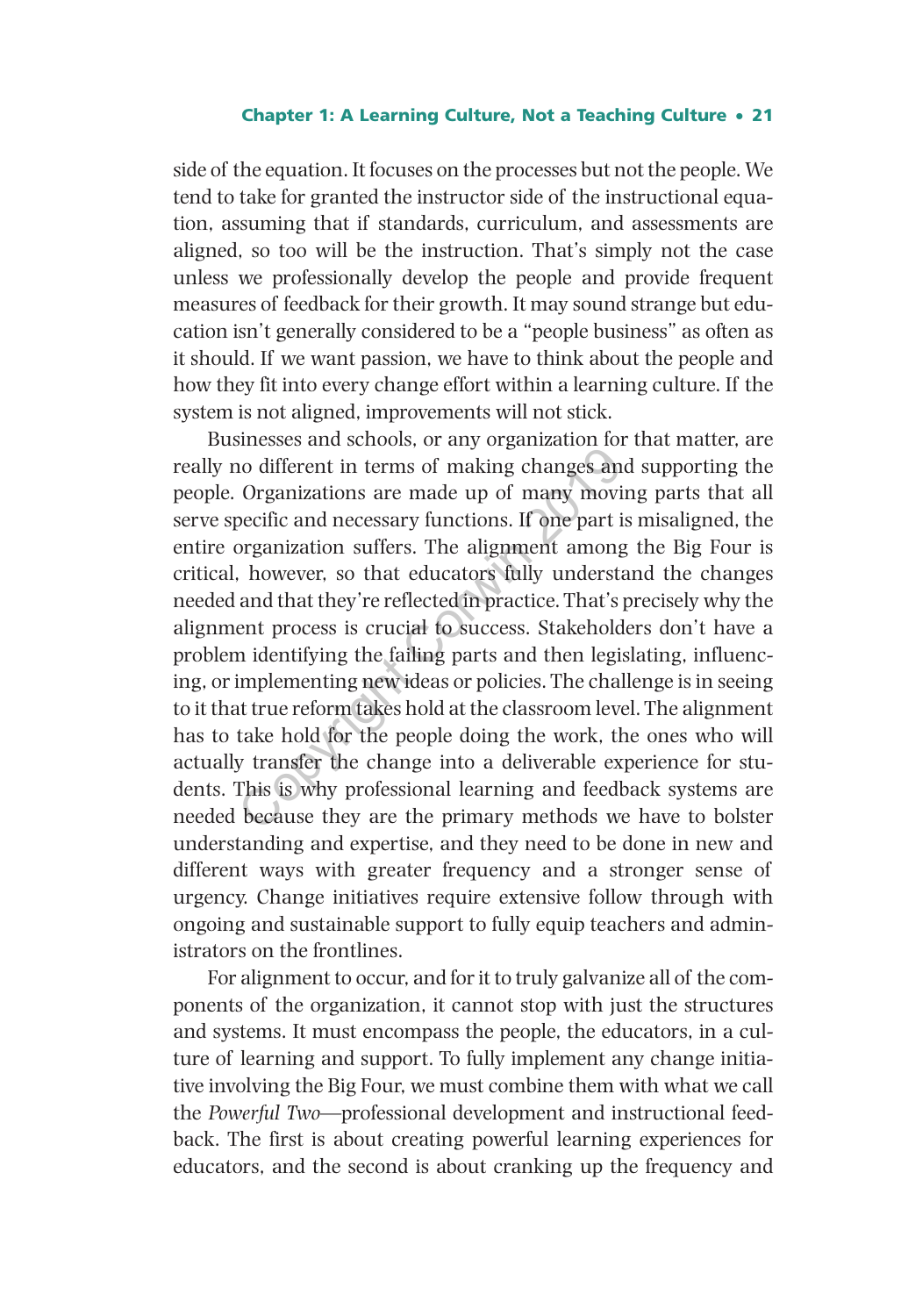quality of feedback and coaching to harness the power that comes with praise and criticism. Anything short of this simply creates what we call a *teaching culture,* which is not the same as a *learning culture*. A culture whereby teachers are not at the helm of the teaching and learning, delivering instruction without fully understanding or embracing the power or intent behind any given reform or change, is what we deem a *teaching culture*. This limits their ownership, their connectedness with the profession, and the passion that ignites their creativity and inspires students. A *learning culture* is much different; it's a place where we grow as teachers and leaders from the inside out. It's a system that is truly aligned and ready for change.

# GROWTH FROM THE INSIDE OUT

The good news is that growth, albeit seemingly put upon educators, can happen from within the school system (Elmore, 2004) if we're willing to look at things differently than we have in the past. We somehow arrived at a time when professional development and feedback aren't exciting and fun, which is what we need to change if we're going to become a real learning culture. There are a number of reasons for this but one is that even though "instruction" is commonly discussed during reform efforts, it tends to take a back seat to the alignment of standards with curriculum. What ends up happening is that we lose focus on developing teachers and enabling them to perfect their craft during the change. Instead of growing the people, we deliver a new program to them. **EROM THE INSIDE OUT**<br>
EROM THE INSIDE OUT<br>
EWERT SERVERT PROM THE INSIDE OUT<br>
EWERT SERVERT (EXECUTE 2019)<br>
They popen from within the school system (Elmore<br>
g to look at things differently than we have it<br>
w arrived at a

Kirsch, Bildner, and Walker (2016) tell *Harvard Business Review* readers that for solutions to organizational issues to work, "systems entrepreneurs must have a deep understanding of the system or systems they are trying to change and all the factors that shape it." In other words, leaders need a deep understanding of their systems to implement new solutions to problems that may, in fact, be caused by the system itself. Education is no different and to develop a learning culture, the changes must confront the causes of the problem, be sustainable, and supported. This creates a culture where the educators can take full ownership of their performance, learning, and outcomes. In addition, school leaders must incorporate methodologies to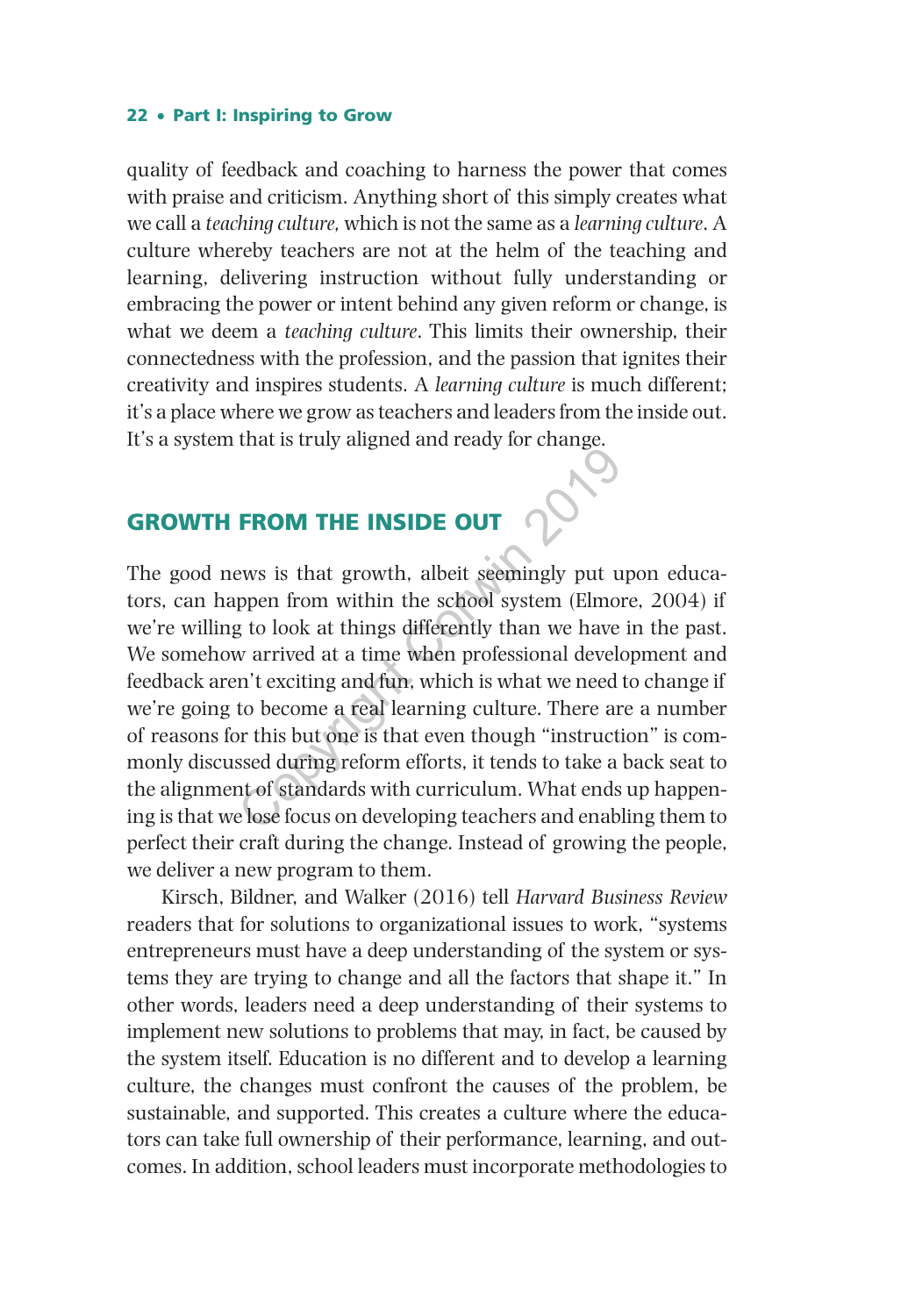fully calculate the toll that the change will take on the school and its staff. Educational leaders can benefit from neurosurgeon McLaughlin's (2018) advice, who suggests three strategies when facing fear and stress: "1. Always place a drain; 2. Never cut what you can't see; and 3. Get a second opinion." Although the language is tailored for a doctor, it is applicable to all organizational leaders who face stress. From an educational viewpoint, these three suggestions are designed to properly manage situations when experiencing large degrees of change that tax and stress the system. Placing a drain in Dr. McLaughlin's example refers to a way to "relieve intracranial pressure" during surgery. The drain is vital in the operating room. Within education, it is critical to institute a release valve, as in to not overburden the school community, including the teaching staff and the students. Great leaders are situationally aware and know when the stress is bending the community versus breaking it. Change is needed but it only works when people are supported through a deepening of their capacity, skills, and abilities.

Even though educators aren't operating on the brain, "never cut what you can't see" implies that the problem must be fully understood before working to move or eliminate something. The implementation process must account for all of the various elements that are going to be impacted, before, during, and after the decision. And lastly, getting "additional opinions" is critical for perspective (McLaughlin, 2018). Successful school leaders understand the importance of hearing from a cross section of the staff, giving them a voice, before rolling out a new idea. This approach allows for the magnitude of the change to be calculated and measured against the current school community and what they can bear. Handled well, change can be woven into the structure of the school and implemented with fidelity. This helps to create the change and reach the goals that are desired. When teachers understand the *why* and are included in the *how*, the *what* almost never matters. When leaders obtain a 360º view of a situation, they can successfully eliminate the perception that this new thing is "one more thing," which only whittles away at passion and professionalism. What we don't want from any programmatic change is to boil the profession down to script and deliver. Educational leaders could benefit by incorporating these simple surgical strategies to manage change in a way that on, it is critical to institute a release valve, as in school community, including the teaching st<br>Secale leaders are situationally aware and know<br>ing the community versus breaking it. Change<br>orks when people are supported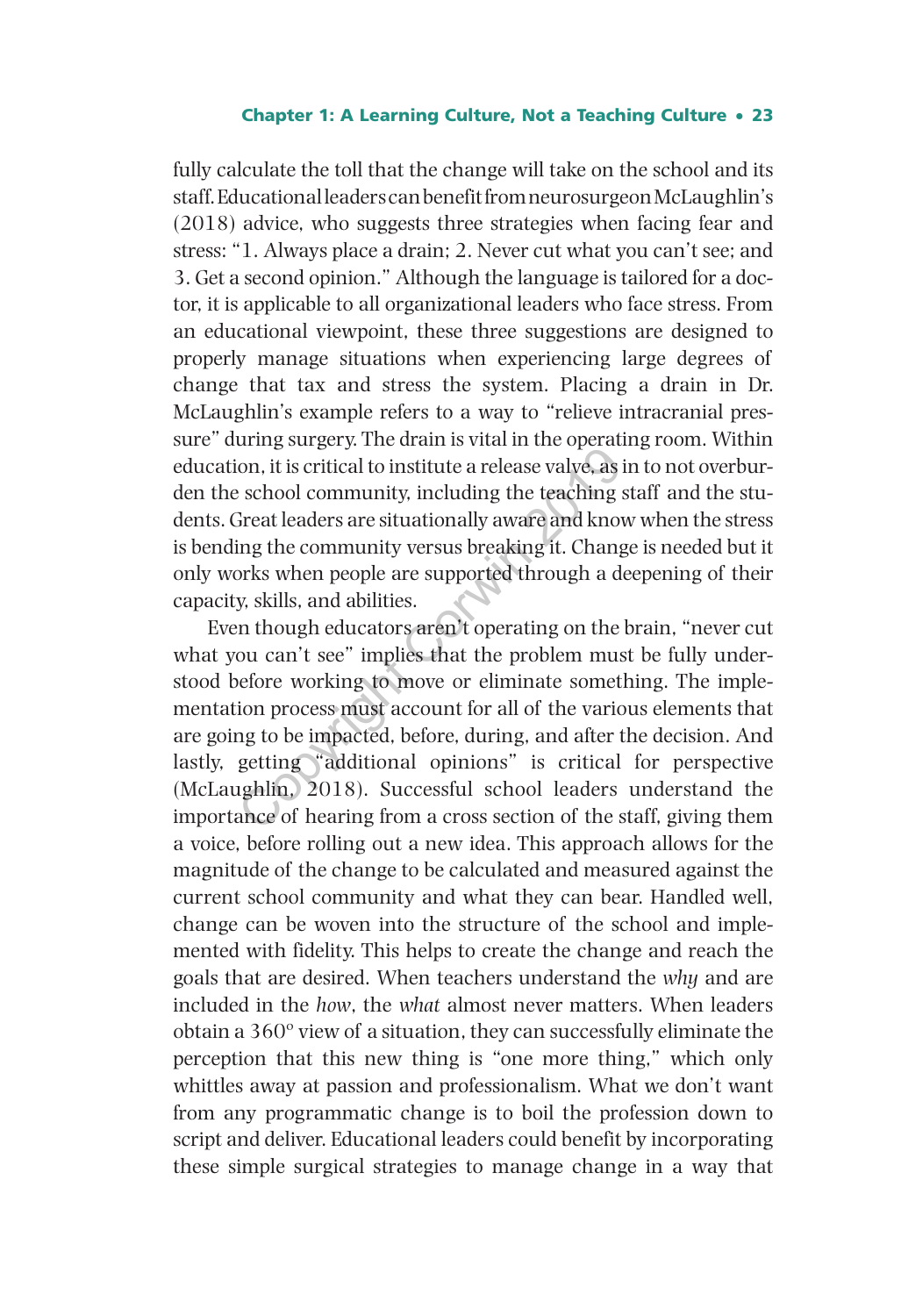complements and reinforces the system without breaking the people within it.

In turn, when change management strategies are maximized, the aligned system offers ongoing high-quality professional development as the norm with frequent quality feedback, aligned to the overall goals and what is newly expected. School leaders, and others who influence what happens in the classroom, need to steer clear of the trap of believing that success is the result of initiatives and reform efforts alone. The truth is that real change always lies with the people, not the policy or the program.

School systems cannot be stifled by policies and rules that don't account for the human element of the educational system. Recognizing that passionate educators make the difference is what reframes the narrative around school reform. We fully understand the need for reforming the work to meet the demands of the future way in which we must educate young people, and this is in no way an attempt to deregulate schools or pontificate on local control. Nor is this a bash-the-standards movement. In fact, improvements are desperately needed and rigorous standards are a must in getting us there. Rather, this is a call to action that at the heart of policies there are people who need support in executing them. If the goal of the policy is to fix a problem, we contend that the policy itself will fall short every time if we don't fully equip teachers and administrators with differentiated learning experiences and quality feedback on their implementation. The growth has to happen from the inside and it requires quality level of support for the people doing the work. The human element of the educational that passionate educators make the different entrarive around school reform. We fully u reforming the work to meet the demands of h we must educate young people, and this is o deregula

#### QUALITY LEVELS OF SUPPORT

Once a clear understanding of the moving parts is in place, quality levels of support allow new processes to take hold for the people who are executing the initiative. As previously mentioned, many of the standards-based reforms attempt to focus on instruction by addressing alignment between standards, curriculum, and assessment but too often the instructional improvements seem prescriptive and the real learning around the new program of work is cursory. It's also important that what we call *prescriptive teaching* is not confused with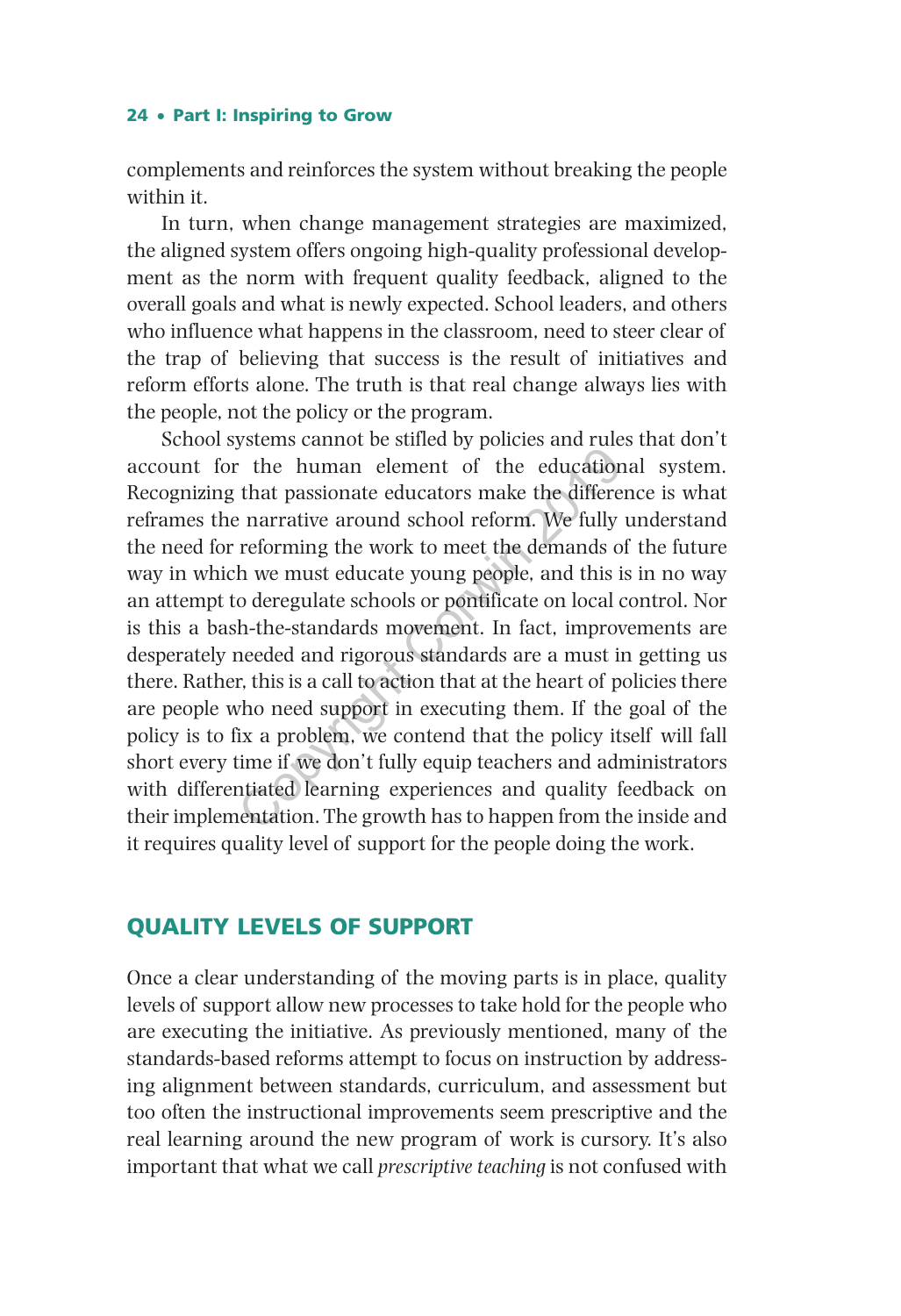*resources*. For example, giving teachers a new reading series, aligned to the standards, and offering a one-day training on the program that the teachers may not even fully buy into, is a recipe for mediocrity. Although the resource (reading program) may be of quality, the implementation will suffer from prescriptive teaching due to a lack of teacher development for using the program. When teachers accuse a resource as being prescribed in nature, it's often due to a lack of training. Again, the result is a *teaching* culture and not a *learning* culture. The changes must occur with an environment that views teacher development as important as student achievement. Schools that are passionate about student achievement invest in their teachers and build a culture where professional learning is expected and rewarded. One critical disclaimer is that this type of development is not the typical trainings that many of us have experienced. We're calling for a new push that requires professional learning to be differentiated so that educators are moving toward mastery in the art and science of teaching and learning.

There are a few different ways to achieve this environment, but it begins with empowerment and ends with accountability. Passionate leaders possess the courage to put teachers in charge of their learning, and they inspire teachers to solicit feedback on the risks that they are taking and the new practices that they are using in the classroom to engage students. Teachers all have various needs and require different levels of support. Three major mistakes that schools often make are (1) overlooking the talent within the school as a resource for professional development, (2) failing to differentiate professional development based on the experience and expertise of the teachers, and (3) forgetting to reteach and reinforce new practices for teachers who recently underwent a new training. Consider a high school with a major literacy initiative. The school's data reveals that students are underperforming with about 30 percent of the incoming freshmen reading on a sixth-grade level. This reality calls for several internal changes that are orchestrated by the administration, such as extensive professional development (PD), restructuring the master schedule to offer tiered ninth-grade ELA classes, and additional resources. To successfully address the issue, the professional development that the school offers must tap into the expertise of the current teachers. Too often, schools will look outside when France about stateme and controlled into the set of build a culture where professional learning ed. One critical disclaimer is that this type of typical trainings that many of us have exp for a new push that requires profe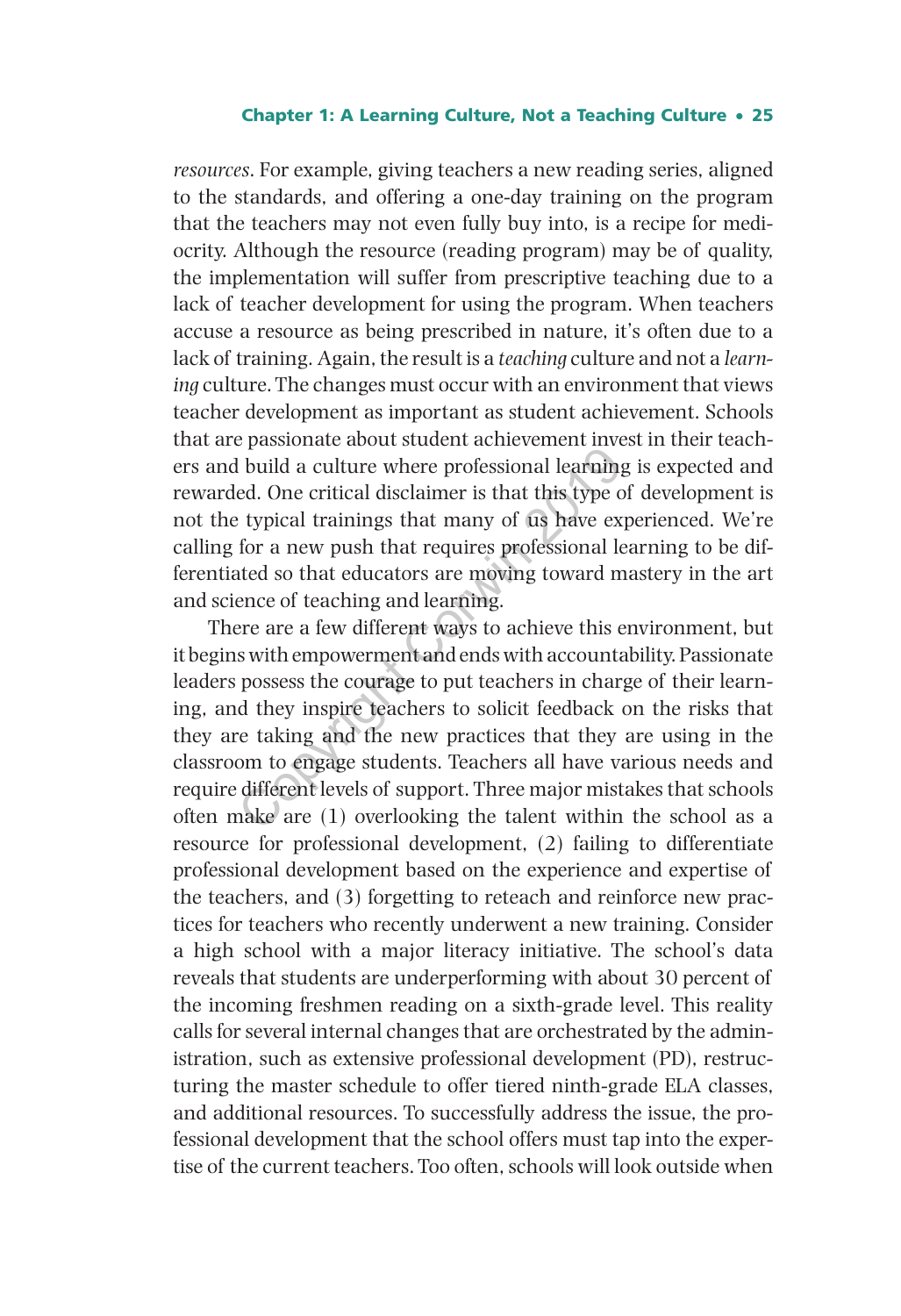the answers might be already on staff. It's always best to empower the staff to lead whenever possible. Ongoing PD throughout the year to build literacy in the content areas, as an example, is a perfect place for teacher leadership. This requires leveraging master teachers who already know how to surgically build literacy into their instruction but do so in isolation. Yes, a program may be necessary, but that would fall into the training bucket, which also requires follow up support and evaluation. Even when the PD is from an outside party, afterward, it must consistently be reinforced by the expertise that the staff can provide and feedback on the new practices. This means that even when outsiders are brought in, on staff training and development experts are appointed as leads. Imagine, in our example, that year one goes smoothly with a few identifiable issues. In year two, as the school continues the initiative, teacher leaders take the lead and offer ongoing professional learning toward mastery, ensuring the growth and sustainability of the efforts.

A school with a learning culture is sensitive to the skills and expertise of each teacher as well as the skills that need to be learned. Imagine that the same high school with the reading program has eighty teachers on staff; it's inevitable that they are all performing at differing levels. A learning-driven culture respects and knows the talents of the teachers and creates a learning environment that leverages their expertise and designs PD to ensure that they are learning the necessary skills to complement their current understanding and execution. This approach empowers teachers, respects their time, and promotes an environment where they are able to grow and develop, based on their needs and skill level. Example the cross of the cross of the cross of the cross of the set of the set of the professional learning toward mastery, ensustainability of the efforts,<br>I with a few identifiable issues. In yontinues the initiative, te

The accountability piece of this model is that everyone is expected to learn and grow. Everyone. And the learning is directly tied to and embedded in the Powerful Two—professional development and instructional feedback. The first power is in the use of high-quality professional development for everyone. This is where teachers receive PD, based on their skills and expertise. Included in this practice is having teachers lead sessions as often as possible to support each other, using them as experts in their own craft. The second power is in giving and receiving instructional feedback. There are a variety of ways that teachers can receive feedback, both informally and formally. Walkthroughs are common in schools, and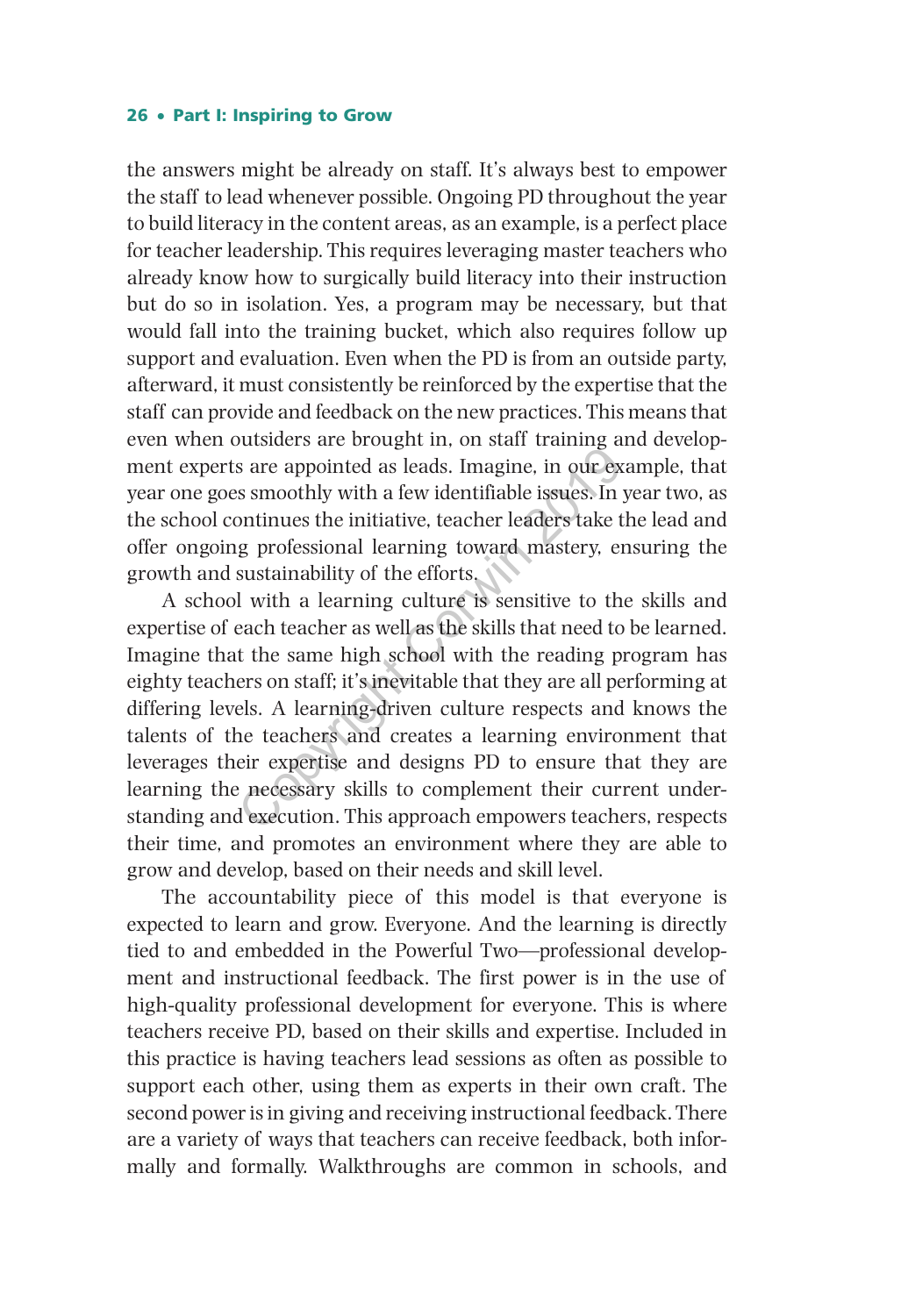when used well, can help administrators gather critical information on what is actually happening in classes and can be very powerful for decision-making (Protheroe, 2009) not to mention the power they have in coaching teachers for improvements to practice. The powerful aspect of learning through coaching does not have to be done by a supervisor. If the school has well-developed teacher leaders, they can fulfill this role in a non-threatening structured manner. When teachers support one another and guide their own growth and development, they enjoy greater connections with the change efforts, with one another, and with the school goals. This is all about the quality levels of support that teachers need to produce their best results, which really does require feedback as often as possible based on real instructional practices in the classroom.

# SUPPORT AND GROWTH THROUGH FEEDBACK

In a learning culture, walkthroughs are a great opportunity for administrators to see what's actually going on in the classroom. In a well-developed aligned system, the walkthrough specifically looks for elements of the instructional focus. In our literacy scenario that we outlined before, the walkthrough would specifically look for evidence of the PD within the lesson planning and instructional delivery. Just as the observer should make the "look-fors" well known to the teachers, the teachers should solicit feedback on specific practices that they are working to hone. If we truly want to assess how well a strategy is being implemented at its best, teachers should feel comfortable asking an administrator or coach for support, telling them what to look for and when they are doing a particular activity to get feedback on it. In addition, this process doesn't have to be evaluative either. In fact, it should always focus on strengths. The goal is to learn and master skills in a risk-taking environment where we all can offer clear and direct feedback to one another to improve practice. This type of feedback focuses on predetermined goals, championing strengths and growth, and building on the professional learning taking place. As one Gallup study found, feedback, focused on strengths, dramatically increases employee engagement and helps create and nurture a culture where the employees matter (Brim & Asplund, 2009). The state of expression and teachers heed to provide which really does require feedback as often a<br>instructional practices in the classroom.<br>**ORT AND GROWTH THROUGH FEED**<br>arming culture, walkthroughs are a great<br>strators t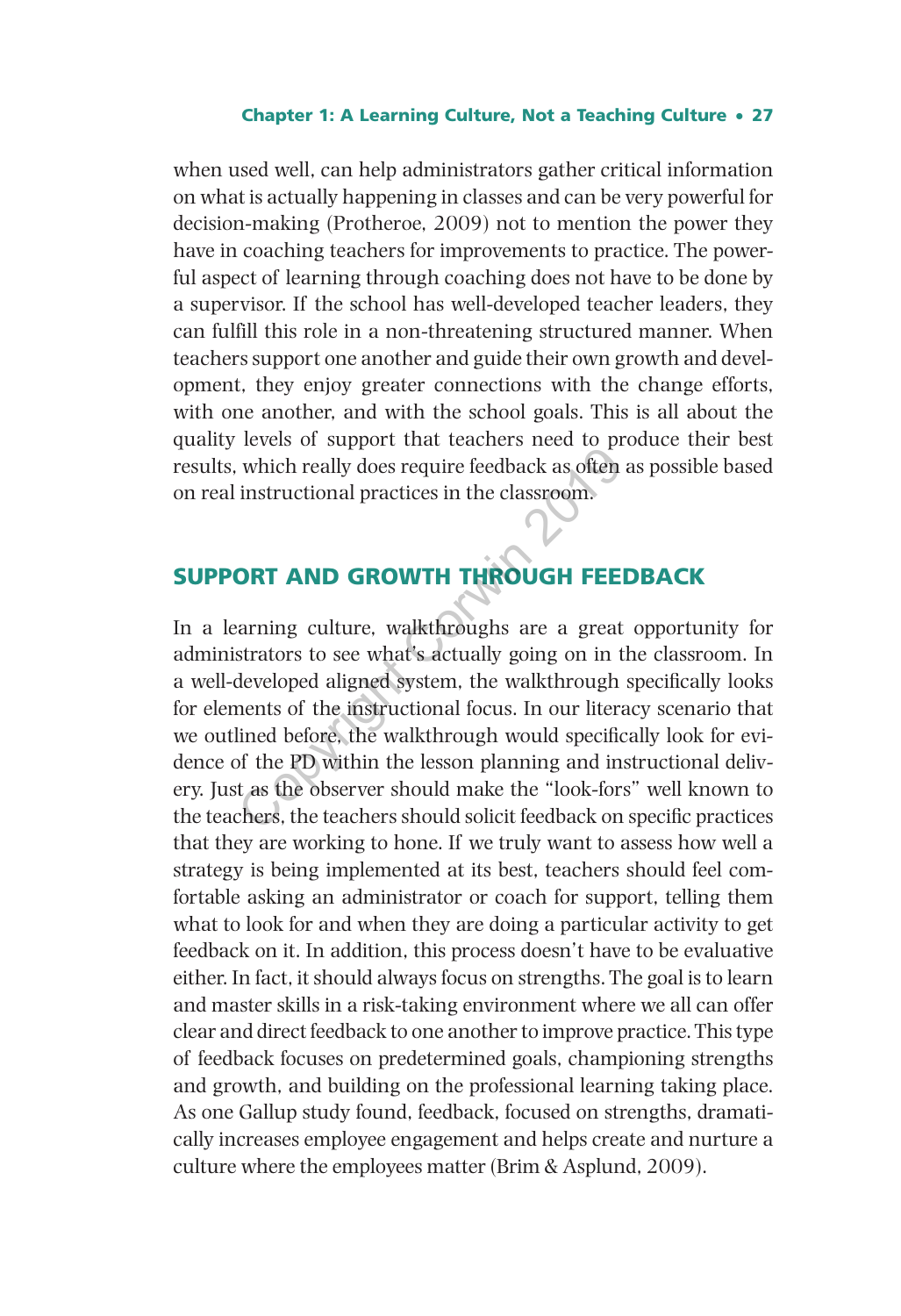Ultimately, this approach to feedback and growth flips how internal change normally occurs. It changes the one-size-fits-all method of PD and once-a-year feedback structures to include access to various levels and types of PD, opportunities to learn over time, and an ability to demonstrate learning in an environment where it's safe to try new ideas. This helps teachers reach a greater number of students through a focus on doing things better and differently than before. This level of engagement creates connection, which brings joy and fulfillment. Both of these feelings allow for creative ideas to flourish, and the result is passion.

# LEADERSHIP: CHOOSING YOUR DIRECTION

The art of systems alignment through PD and feedback is in making sure that all of the moving parts flow together well and that everyone is accounted for and on board. Once the system is aligned and a shared understanding has been established, the team can move forward faster, and true gains can be achieved. Great school leaders realize that to develop a passionate staff, devoted to their own growth and development, they must be at the forefront of change. A learning culture is a place where everyone welcomes feedback because they are committed to their own growth. It's the leaders within the organization who champion the movement from a teaching culture to a learning culture, and the resulting relationships that ensue become stronger and deeper because of the important changes that we're making for ourselves and kids. When people can see and feel the results of their labor, when they produce something new, and when outcomes are tangible, they realize that the cycle of improvement is important for the soul. This is where passion palpates from the every corner. It takes leadership, regardless of its genesis, to effectively impact the classroom practices of today and transform the school culture of tomorrow. Everyone must be committed to learning for their own sake and for the sake of everyone else. **HIP: CHOOSING YOUR DIRECTION**<br>stems alignment through PD and feedback is<br>of the moving parts flow together well and t<br>nted for and on board. Once the system is a<br>derstanding has been established, the team<br>er, and true gai

# CHARTING THE DIFFERENCE

A learning culture, where teachers are actively involved in the process, procedures, and accountability, possesses a certain "look" and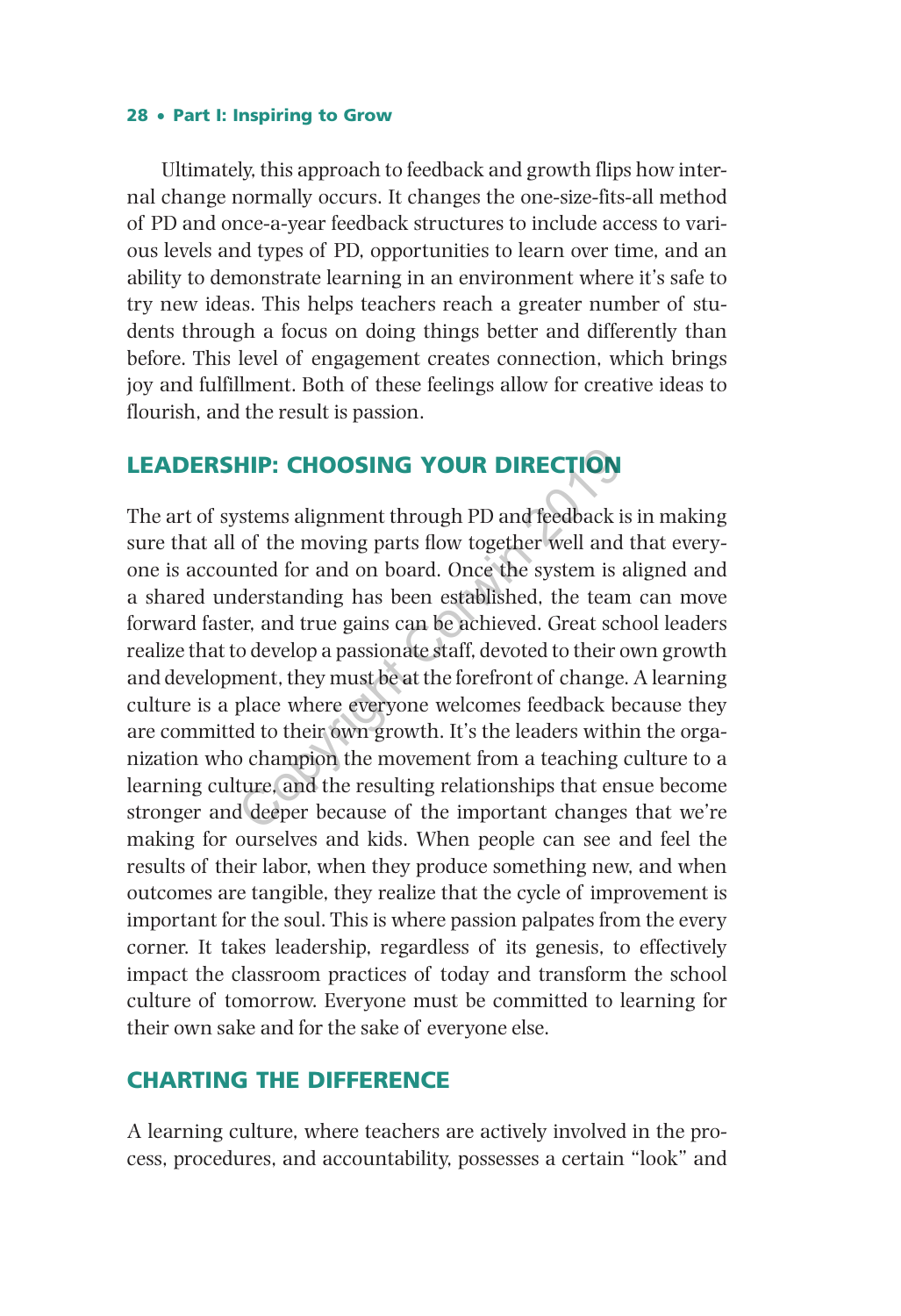"feel" in schools. Yes, it accounts for the changes that must be made from the outside, but it also creatively blends what the school leaders know needs to be done. The changes include input from the classroom experts on how they can best be achieved. This triangulation of sources is powerful but it needs to be explicit. Consider two of the descriptions below, *dynamic* and *resilient* versus *passive* and *submissive*. Effective school leaders realize that staff members who take ownership of their learning and grow through feedback have a much greater chance at success. This helps foster their individual and collective persistence through change because it deepens their capacity for the work. An environment where the staff feel detached and uninvolved in their own learning process will experience high turnover and low morale.

The learning culture taps into the school's inherent love, passion, and commitment to young people by growing people in new and important ways. We offer language to distinguish the differences between learning cultures and teaching cultures to show that learning has to be authentic and intrinsic for people with a growth mindset. This means changing some of our current conditions and it means offering opportunities to fuel passion in the people. From the montrier and burst and the involved in their own learning process will depend to the school's inhad commitment to young people by growing portant ways. We offer language to distinguish hearning cultures and teachi

**Figure 1.1** The Difference Between a Learning Culture and a Teaching Culture

| <b>Learning Culture</b> | <b>Teaching Culture</b><br><b>versus</b> |
|-------------------------|------------------------------------------|
| Dynamic                 | Passive                                  |
| Motivated               | Uninspired                               |
| Courageous              | Fearful                                  |
| Resilient               | Submissive                               |
| Supportive              | Compliant                                |
| Authentic               | Unreliable                               |
| Intrinsic               | Extrinsic                                |
| Growth                  | Fixed                                    |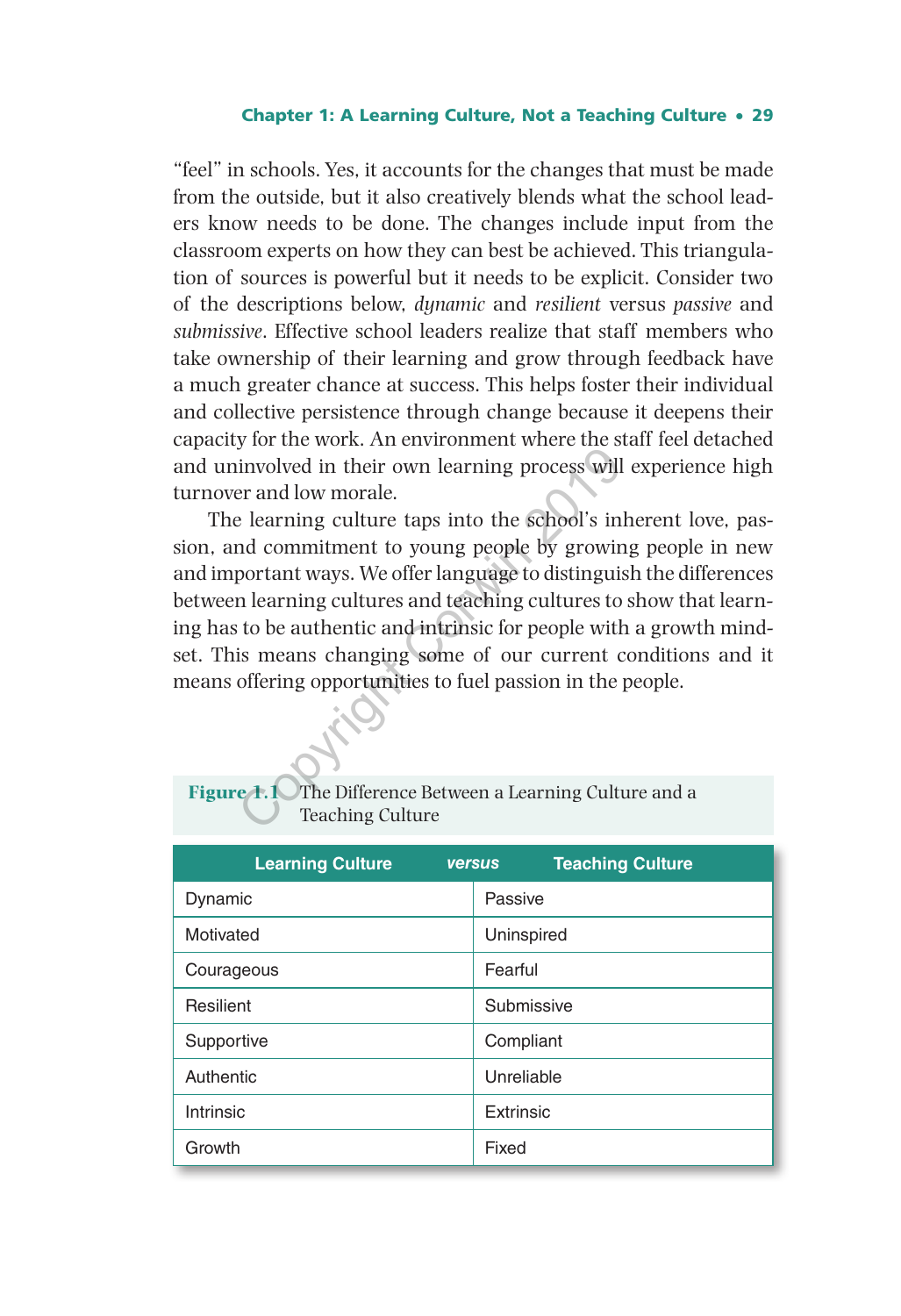## FUELING PASSION THROUGH OPPORTUNITY

Instructional technology is one area where schools are experiencing rapid growth, which is very often driven by teachers. In many cases, instructional technology is pursued and desired by teachers who support and lead their own training, professional development, and experiential learning. Whether the PD is concentrated on the uniqueness and potential power of a device or an engaging assessment program, which might allow teachers to quickly check for student understanding, there is a level of ownership by teachers on how technology can and should be used in the classroom. In this regard, many teachers are taking ownership of their own learning and finding creative ways to reach all students. In response to this technological implementation wave, schools have designing full learning labs for teachers to experiment and try new devices and tools to successfully integrate the technology into their classroom. This type of PD and growth is not a one-and-done or full-day sit-and-get experience. It is an ongoing mastery of the tools and techniques that is rapidly changing the profession. It's a clear example, which can be found all over social media, of how teachers are fueling each other's passion for tech integration to leverage the greatest tools to maximize learning. It's a learning culture movement. res are taking ownership of their own learning<br>ways to reach all students. In response to this t<br>ntation wave, schools have designing full lea<br>to experiment and try new devices and tools<br>te the technology into their classr

The amazing thing is that these tools are not in and of themselves making a difference regarding student achievement. Passionate educators are discovering creative ways to supplement their best practices to enhance their current high levels of instruction. The device itself may be unique but it's real value is that it enables teachers to tailor their instruction in a manner to deliver it effectively to meet students' needs, orchestrating new ways of content delivery and learning. Technological enhancements give the teacher more control and opportunity for all students to master the learning. Interestingly, despite how rapid technology changes, and how, at times, it is frustratingly unreliable, it is embraced by so many. Because the instructional technology movement is organic, igniting passion through curiosity that extinguishes fear, teachers' willingness to grow is authentic, intrinsic, and contagious. In many ways, this movement has brought the pursuit of teaching, and the joy of learning, back into the profession. It's not another series or a new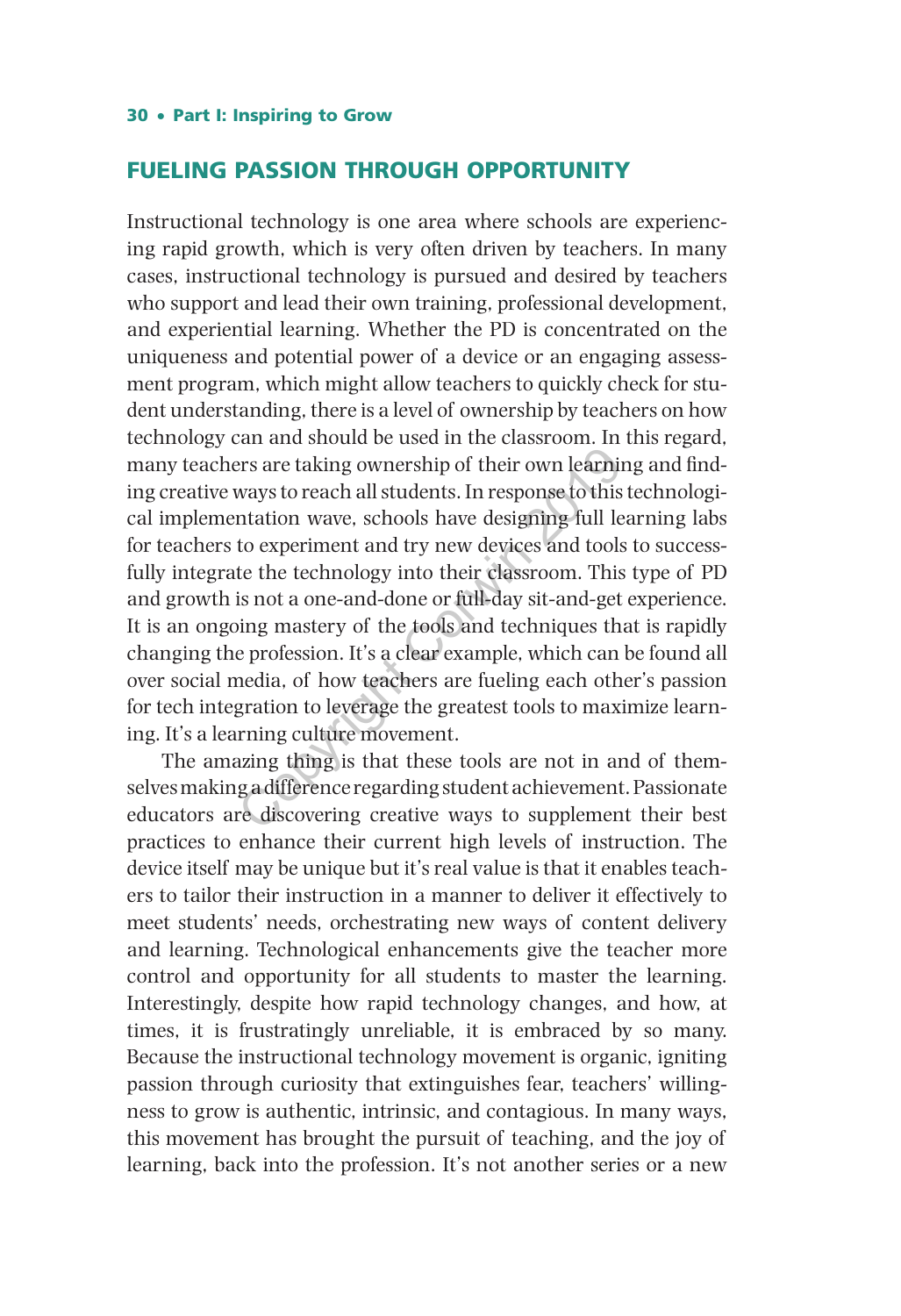standard; instead, instructional technology creates the need for learning and even the desire for feedback on its use. More than ever, when it comes to tech advancement in the classroom, teachers are collaborating, working together to solve this new problem, seeking their own professional learning, and soliciting feedback. What we're saying is that should be the norm with everything we do—better professional development and more feedback on practices. The good news is that the technology movement is a perfect example of how it can work to inspire passion.

## A CULTURE OF JOY AND FULFILLMENT

In the right environment, not only will the desired learning and development take place, but entirely new possibilities for growth will occur. The key is that the culture has to create opportunities and allow for exploration and development. There's no better place for this than a classroom, which should always act as a laboratory where learning creates opportunities for both teachers and students. **TURE OF JOY AND FULFILLMENT**<br>right environment, not only will the desire<br>ment take place, but entirely new possibili<br>cur. The key is that the culture has to creat<br>ow for exploration and development. There's<br>than a classro

# CREATING A LEARNING CULTURE BY DESIGN: COMMITMENT AND DESIRE

The following are two primary ways to develop a learning culture fueled by passion:

1. *Build an environment committed to growing and learning.* Passionate educators, in the right situations, embrace the notion that learning is communal and that great ideas thrive and grow among thought leaders. Professional development can take on many forms, but one way we see this is in highperforming professional learning communities (PLCs). Highperforming PLCs work within a cycle of development that seeks to understand where their students are performing, how they can best address the needs, and develop their own skills to do so. The growth is made faster through the sharing of best practices. Add in the administrator, and the PLC can be guided with current research and ideas, as well as support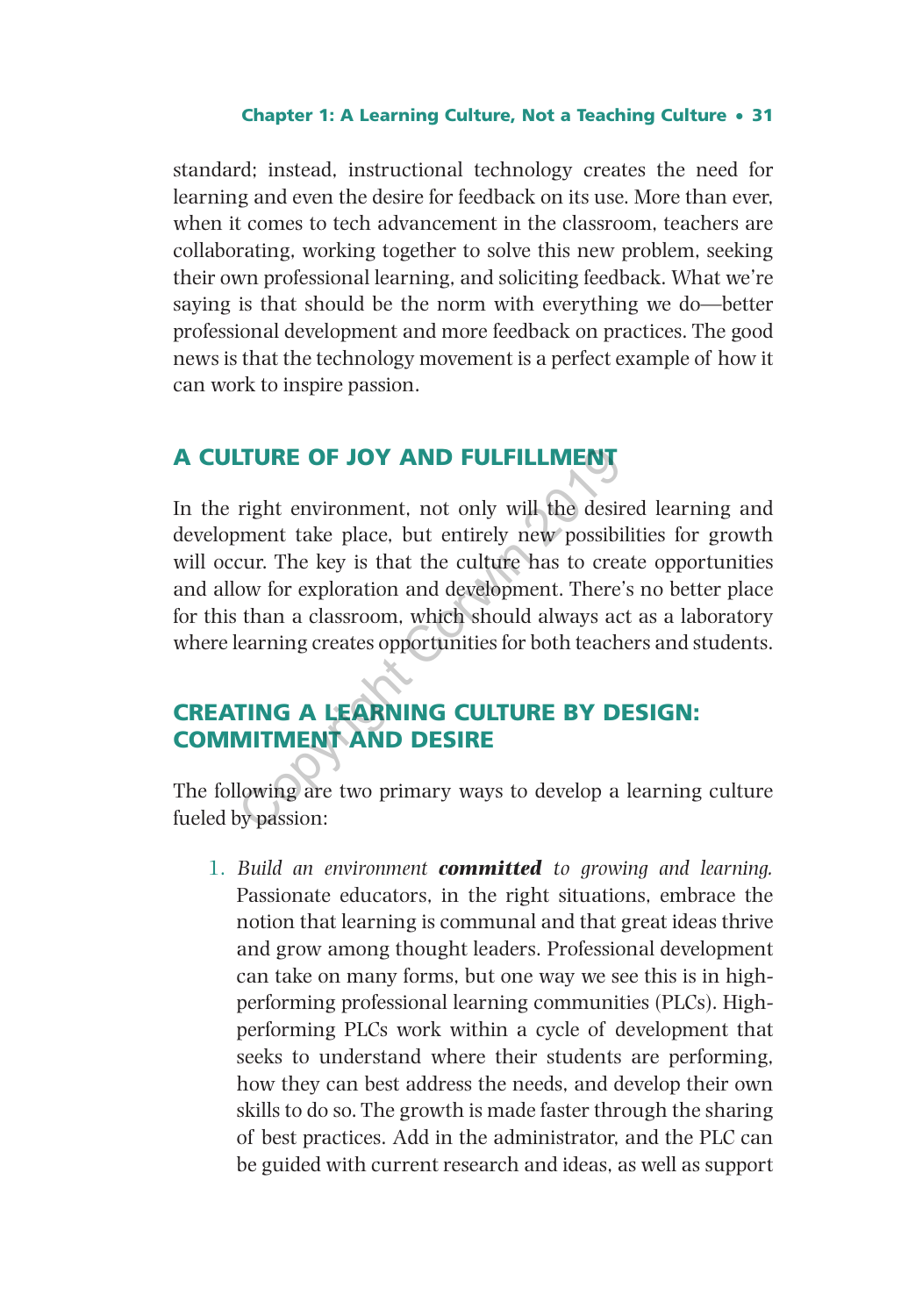with resources. This level of organic growth and change is completely different than the outside-in, initiative-driven culture that is found with much of the current educational reform. In a PLC-driven environment, there is a shared responsibility among everyone and the impact of the team approach becomes clear. At the heart of the decisionmaking process, the school personnel are viewed as authorities and supported as professionals. A common notion that we accept as gospel is that learning should be fun for students. We argue that fun is just as important and relevant in professional learning for the teachers. The goal is that professional learning is new, differentiated, provided by experts (internally and externally), and exciting.

2. *Build a space that desires feedback.* The learning culture, as veteran English teacher Ry Culver and assistant principal Justin Comegys explain, is truly about creating a space that is free for both teachers and students to develop and grow. These two educators push the instructional boundaries by creating demanding learning environments where the process of learning takes precedence over simply disseminating information. They believe that the classroom should be a space where teachers and students are encouraged to try new things within the scope and goals set by the school. This space doesn't stop inside classrooms. It grows throughout the building as a community of learners get support from colleagues and administrators to take risks and seek feedback. Culver and Comegys are examples to demonstrate that as the efforts grow, and greater needs and support are identified, the learning space goes beyond the classroom and is brought to the attention of people outside of the schoolhouse. This drives passion and success. The more we share, the more we grow, and that harnesses joy, which empowers teachers to own their own learning through development and feedback, and it creates new ideas for the betterment of children. (Check out @twoguysde for more.) I learning is new, differentiated, provided inally and externally), and exciting.<br>
a space that **desires** feedback. The learning and English teacher Ry Culver and assistant Comegys explain, is truly about creating a sport

The great news is that we know about and we've learned from wonderful schools and systems that are achieving impressive results in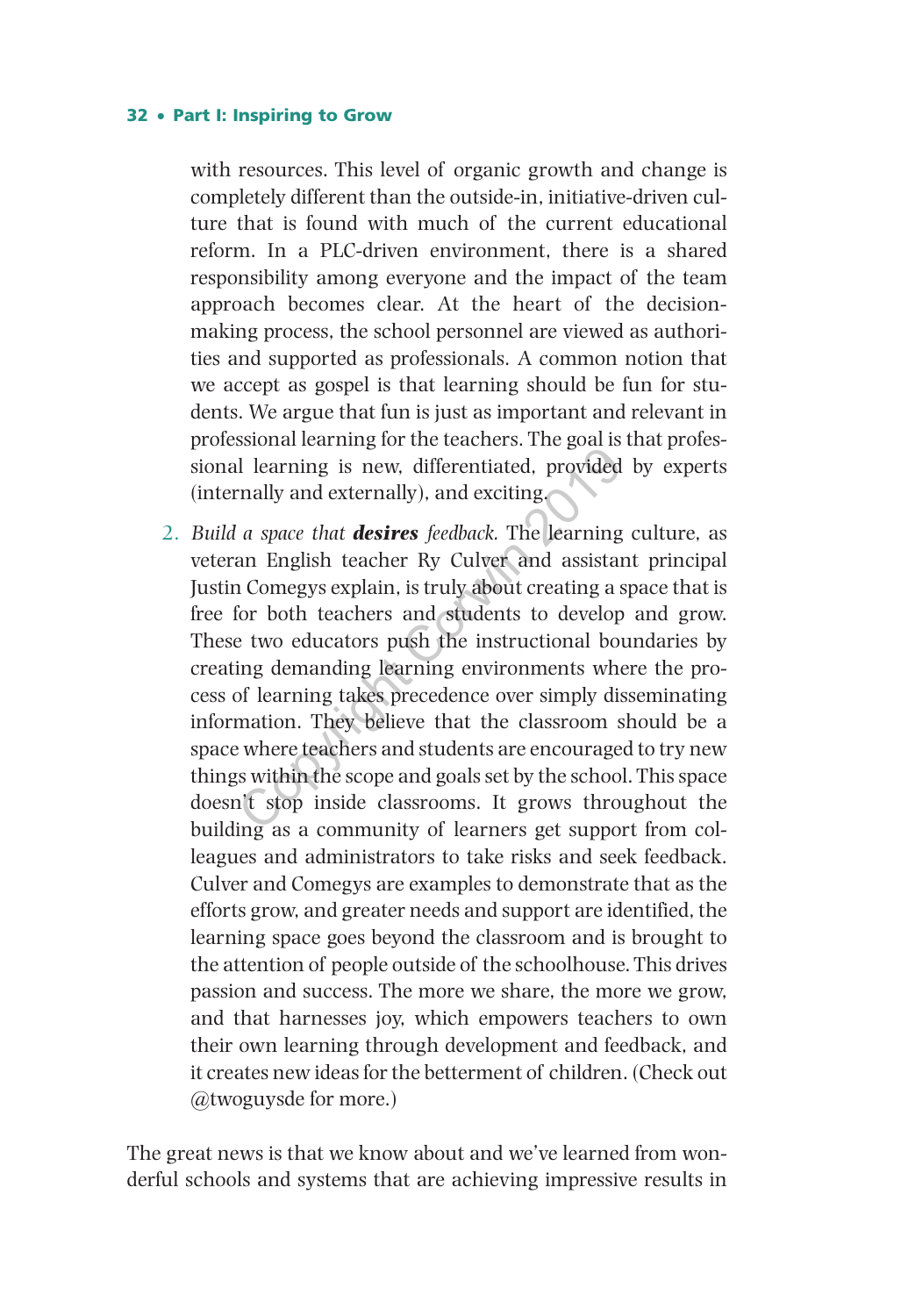environments that build one another up yet still have high levels of accountability. They are using a learning culture to speed up the growth process for everyone so that we can manage change while striving for excellence with everything we do. In the next chapter, you'll meet extraordinary people who exemplify these efforts through passionate leadership for teaching and learning.



- Refer to Figure 1.1, *The Difference Between a Learning Culture and a Teaching Culture*. Using the descriptors, is your organization a learning culture or a teaching culture and what are some of the reasons as to why that may be? *Think*
- How will you shift your mindset to embrace learning and growing to be more effective in your current role? *Plan*

*(Continued)*